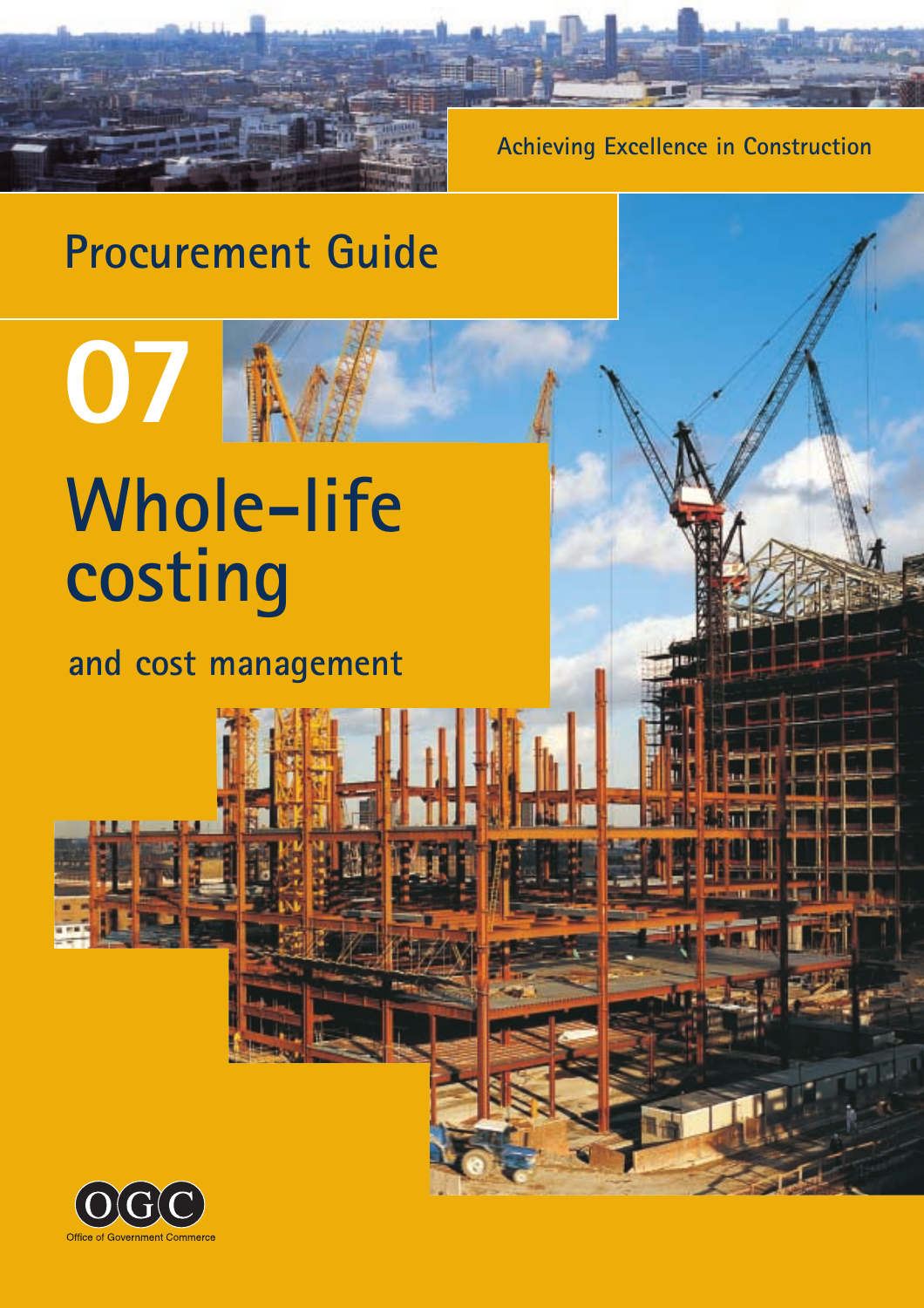

### **Contents**

- **01 [The Achieving Excellence Procurement Guides](#page-2-0)**
- **02 [Introduction](#page-3-0)**
- **03 [Principles](#page-4-0)**
- **05 [Whole-life costing](#page-6-0)**
- **14 [Cost management](#page-15-0)**
- **18 [Annexes](#page-19-0)**
- **21 [Further information](#page-22-0)**

#### **NAO endorsement**

The NAO recognise that proactive client leadership and robust project management are prerequisites to the successful delivery of construction procurement.

They consider that procurement of construction should be on the basis of whole-life value for money and endorse the use of the good practice promoted by this suite of guides. They may investigate whether this good practice is applied in practice in any future examination.

#### **Acknowledgements**

This guide has been published after extensive consultation within government and valuable contributions from leading individuals and organisations across the construction industry.

OGC would like to thank all who have contributed.

© Crown Copyright 2003.

The OGC logo ® is a Registered Trade Mark of Her Majesty's Treasury.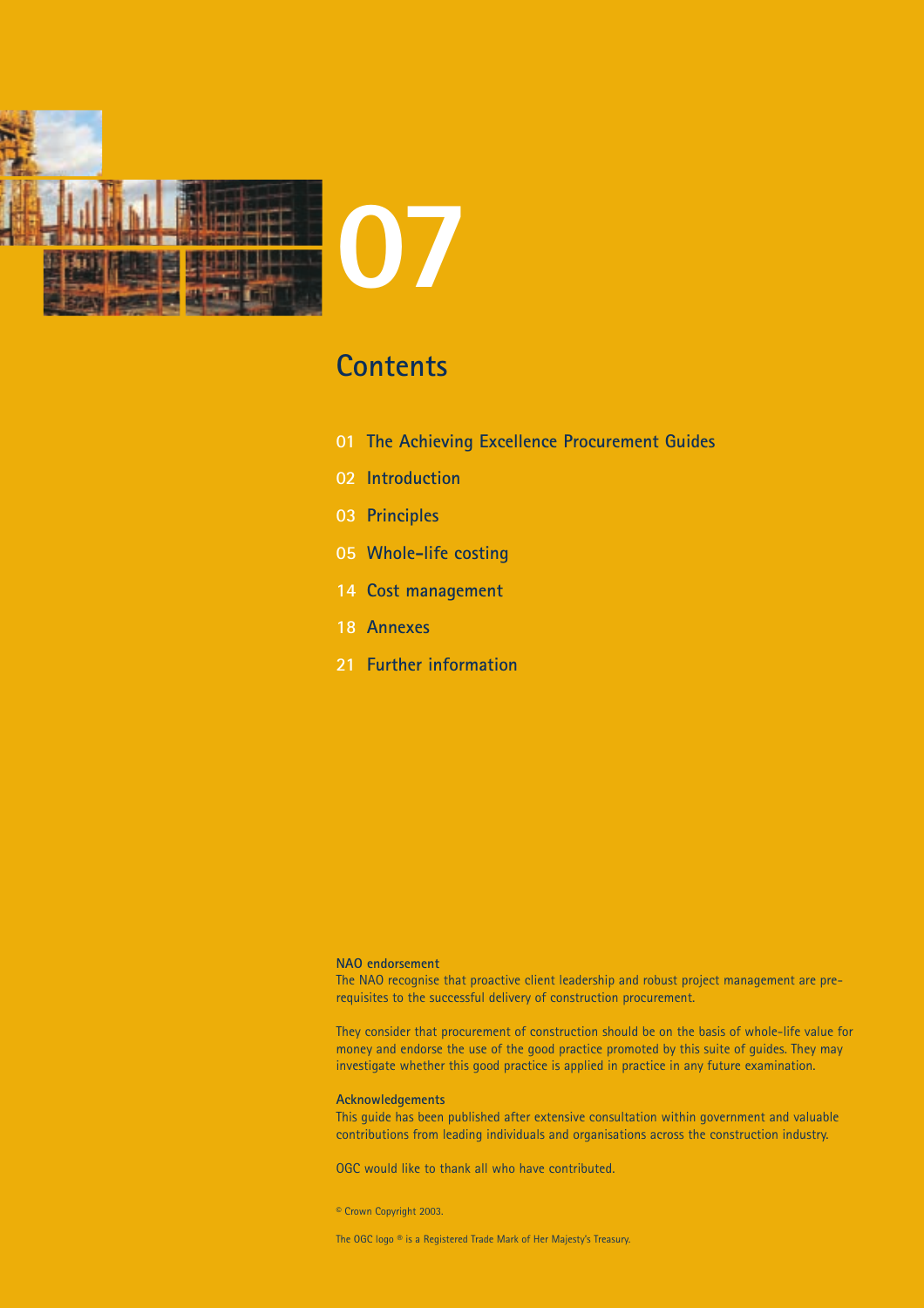### <span id="page-2-0"></span>**The Achieving Excellence Procurement Guides**

The Achieving Excellence suite of procurement guides replaces the Construction Procurement Guidance series.

The new series reflects developments in construction procurement over recent years and builds on government clients' experience of implementing the *Achieving Excellence in Construction* initiative.

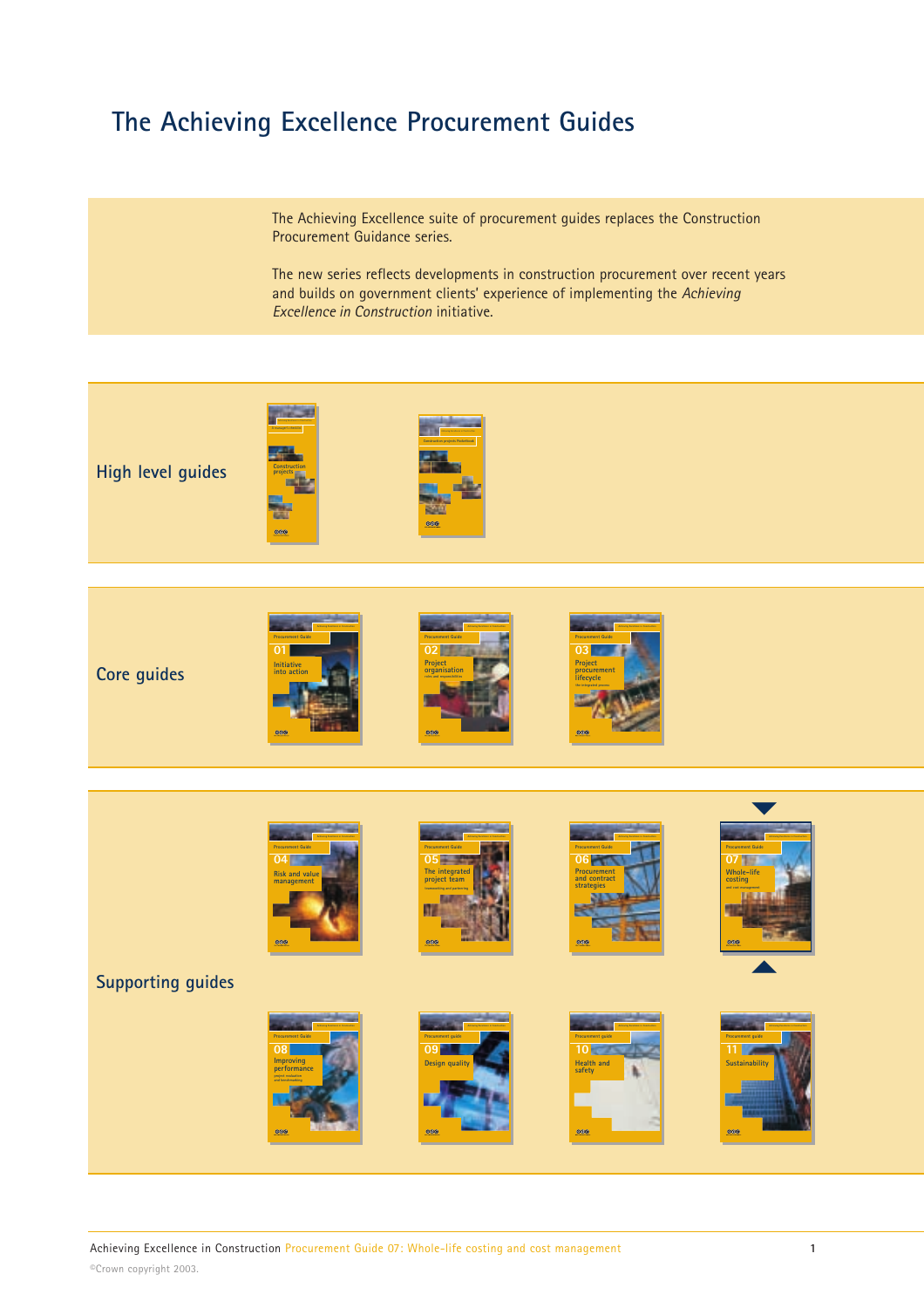<span id="page-3-0"></span>Value for money is the optimum combination of whole-life cost and quality to meet the user's requirement. This means that awarding contracts on the basis of lowest price tendered for construction works is rarely value for money; long-term value over the life of the asset is a much more reliable indicator. It is the relationship between long-term costs and the benefit achieved by clients that represents value for money.

#### **Introduction**

Costs and value are not always well managed by clients. A benchmarking study of government construction projects in 1998 showed that three quarters of the projects exceeded their budgets by up to 50%. Some clients are focusing on the wrong goal – lowest tender price rather than best value; but concentrating on the initial capital costs of a construction project does not give value for money. Clients need to think in terms of achieving value by meeting the needs of endusers with a higher quality project at lower whole-life costs.

In addition, a study by Mott MacDonald for HM Treasury in 2002 showed that clients were frequently over-optimistic in their estimates of costs and the time required for delivery. In some cases, actual budgets were twice as much as the estimates. The study concluded that clients need a better understanding of the basis for their estimates.

This guide explains how to manage costs throughout the life of a facility. The focus is on whole-life costs – that is, the cost of design and construction, the long-term operational and maintenance costs and the costs associated with disposal.

The guide outlines the principles of whole-life cost management and describes a process made up of:

- **a** framework for cost management
- establishing baseline costs expected operational costs of the asset
- estimating whole-life costs every cost likely to be incurred from inception of the project to disposal, construction costs and risk allowance
- **cost management and reporting.**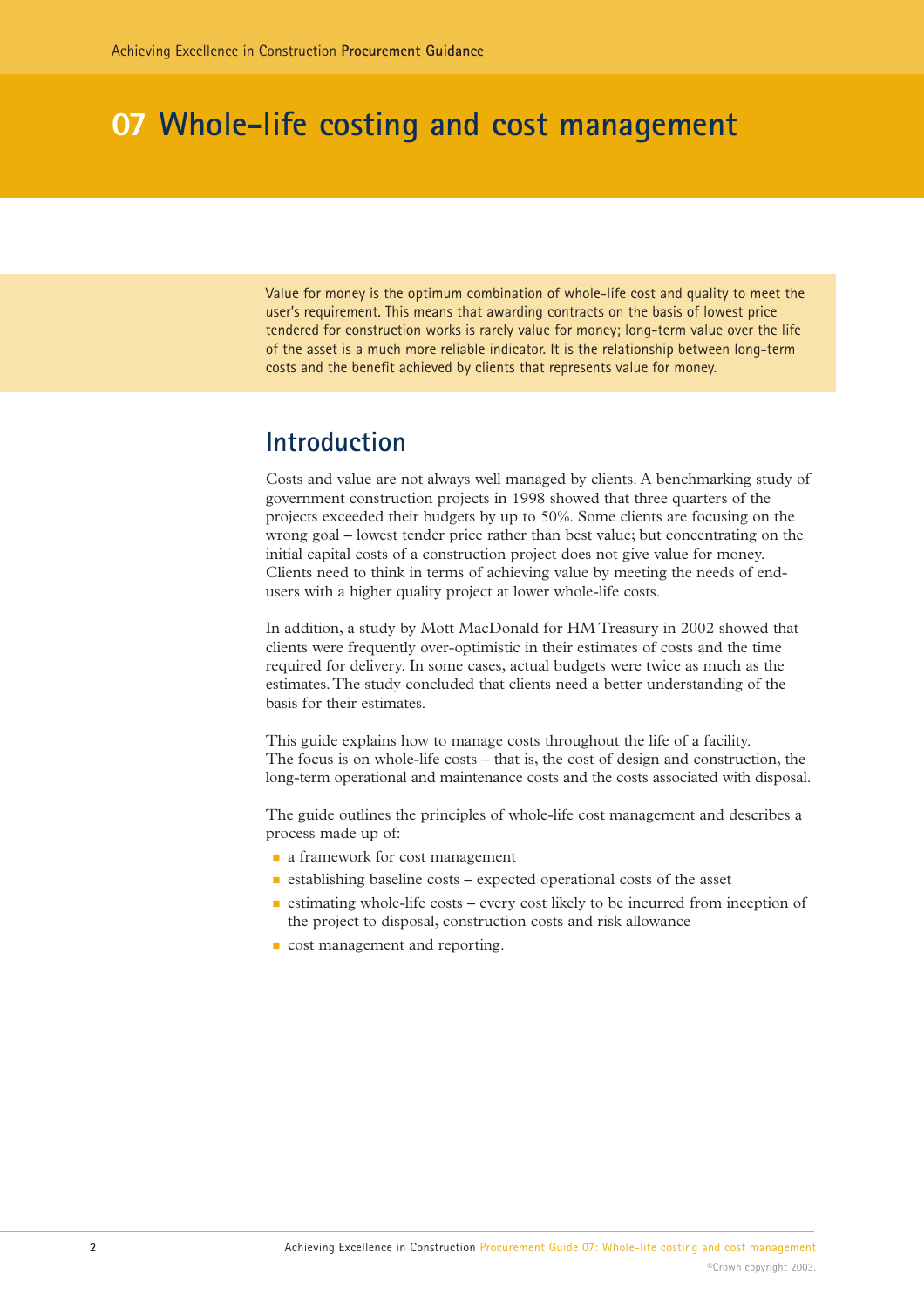

# **Principles**

<span id="page-4-0"></span>

| <b>Definitions</b><br>Whole-life costs | The whole-life costs of a facility (often referred to as through-life costs) are the costs of<br>acquiring it (including consultancy, design and construction costs, and equipment), the<br>costs of operating it and the costs of maintaining it over its whole life through to its<br>disposal - that is, the total ownership costs. These costs include internal resources and<br>departmental overheads, where relevant; they also include risk allowances as required;<br>flexibility (predicted alterations for known change in business requirements, for<br>example), refurbishment costs and the costs relating to sustainability and health and<br>safety aspects.                                                                                                                                                                                                                                                                                                                                                                                                                                                                                                                                                                                                                                       |
|----------------------------------------|--------------------------------------------------------------------------------------------------------------------------------------------------------------------------------------------------------------------------------------------------------------------------------------------------------------------------------------------------------------------------------------------------------------------------------------------------------------------------------------------------------------------------------------------------------------------------------------------------------------------------------------------------------------------------------------------------------------------------------------------------------------------------------------------------------------------------------------------------------------------------------------------------------------------------------------------------------------------------------------------------------------------------------------------------------------------------------------------------------------------------------------------------------------------------------------------------------------------------------------------------------------------------------------------------------------------|
| Cost management                        | Cost management is the process of planning, estimating, coordination, control and<br>reporting of all cost-related aspects from project initiation to operation and<br>maintenance and ultimately disposal. It involves identifying all the costs associated with<br>the investment, making informed choices about the options that will deliver best value<br>for money and managing those costs throughout the life of the project, including<br>disposal. Techniques such as value management help to improve value and reduce costs<br>(see AE4: Risk and value management). Open book accounting, when shared across the<br>whole project team, helps everyone to see the actual costs of the project.                                                                                                                                                                                                                                                                                                                                                                                                                                                                                                                                                                                                        |
| The real costs of<br>an asset          | Long-term costs over the life of the asset are more reliable indicators of value for<br>money than the initial construction costs. This is because:<br>money spent on a good design can be saved many times over in the<br>construction and maintenance costs. An integrated approach to design,<br>construction, operation and maintenance with input from constructors and<br>their suppliers can improve health and safety, sustainability, design quality;<br>increase buildability; drive out waste; reduce maintenance requirements and<br>subsequently reduce whole-life costs. It is important to take a whole-life<br>approach to the asset, whether or not the same team is responsible for design,<br>construction, operation and maintenance<br>number in a well-built project can, in turn, achieve significant savings in<br>running costs.<br>This means that the department should be prepared to consider higher costs at the<br>design and construction stages in the interests of achieving significant savings over<br>the life of the facility. It is essential to consider long-term maintenance very early in<br>the design stage; most of the cost of running, maintaining and repairing a facility is<br>fixed through design decisions made during the early part of the design process. |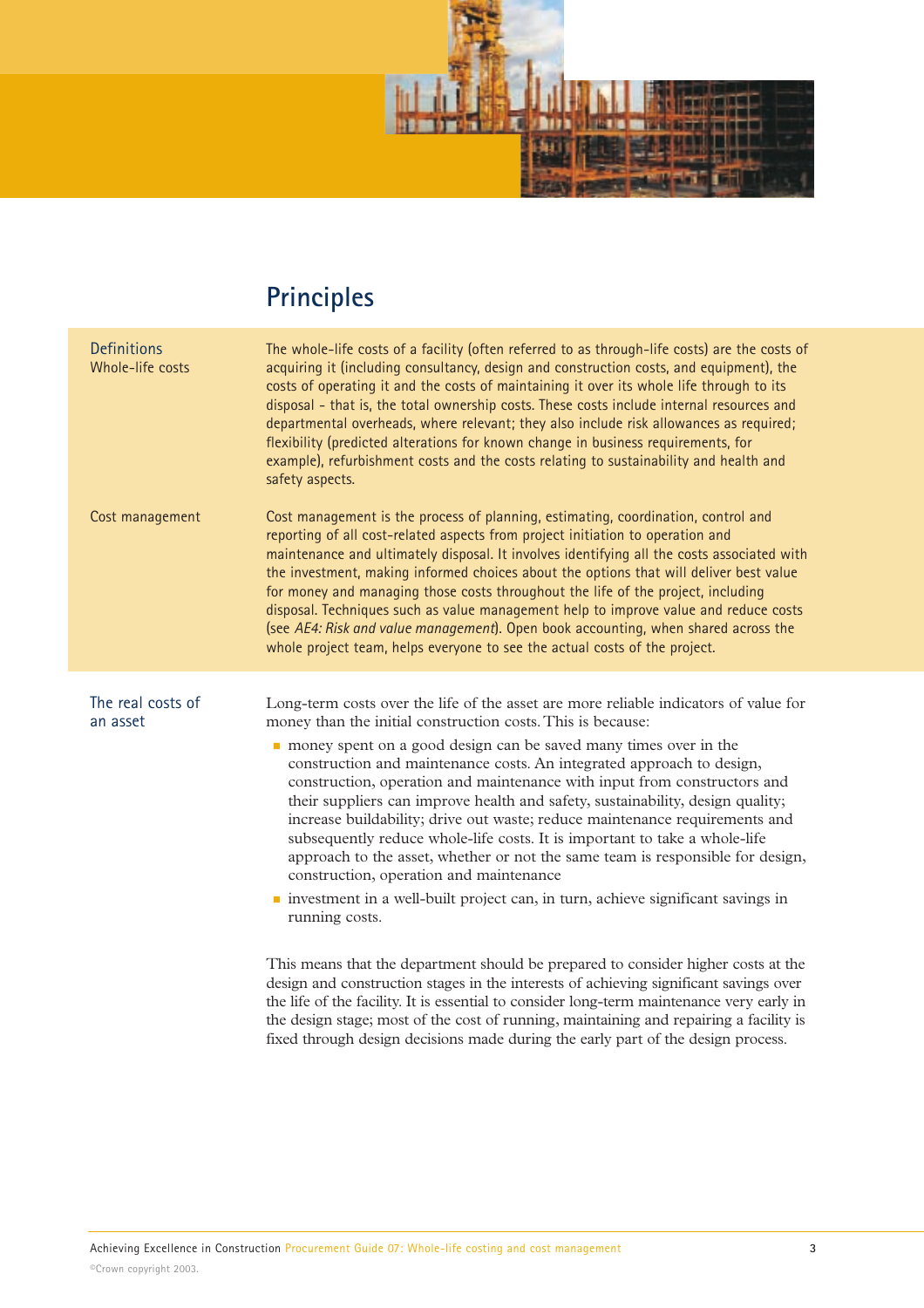Promoting excellence in design does not necessarily mean a more costly job if whole-life costs are taken into account. The Royal Academy of Engineering reports that the typical costs of owning an office building for 30 years are in the ratio of 1 (for construction costs): 5 (for maintenance costs): 200 (for costs of the operation being carried out in the building, including staff costs). Consultancy fees account for 10-15% of the construction cost (that is, 0.1-0.15) when compared with 200 operational cost. The focus on whole-life cost should start from the business case by increasing the value in the operational aspect while keeping the maintenance as low as possible. In this way the initial construction cost can be recovered, since this initial cost is the smallest amount and optimising the other two figures will have saved more than the construction costs. The 200 figure is expenditure by the client organisation on operating the facility; it should also reflect the benefit of that facility to the department or the public at large. While a hospital may cost 200 times its construction cost over 20 years to provide a service to patients, a well designed hospital may cost considerably less and a poorly designed one considerably more.

Time and effort spent on the design stage will save significant amounts of money downstream.

A key part of any whole-life cost assessment must be to address the sustainability aspects of the facility. In some areas there are clear links between whole-life costs and sustainability, such as the direct costs of energy usage. Even if the integrated project team does not operate and maintain the facility, it should be designed for convenient, cost-effective and safe operation and maintenance.

Avoiding cost overruns

The main ways for the client to avoid cost overruns are to have:

- objectives that are realistic and not changed during the course of the project
- estimates for project approval that are realistic that is, not unduly optimistic
- **a** a project brief that is complete, clear and consistent
- a design that meets planning and statutory requirements
- a design that is coordinated and takes account of buildability, maintainability, health and safety and sustainability
- **The risk allocation that is unambiguous and clear to all parties involved**
- **Ex** clear leadership and appropriate management controls
- **Example payment mechanisms that incentivise all parties to achieve a common** and agreed goal.

If the client works with the integrated project team at the early stages, more accurate and robust estimates can be prepared, which can be benchmarked against other schemes and client costs to ensure that value for money is achieved.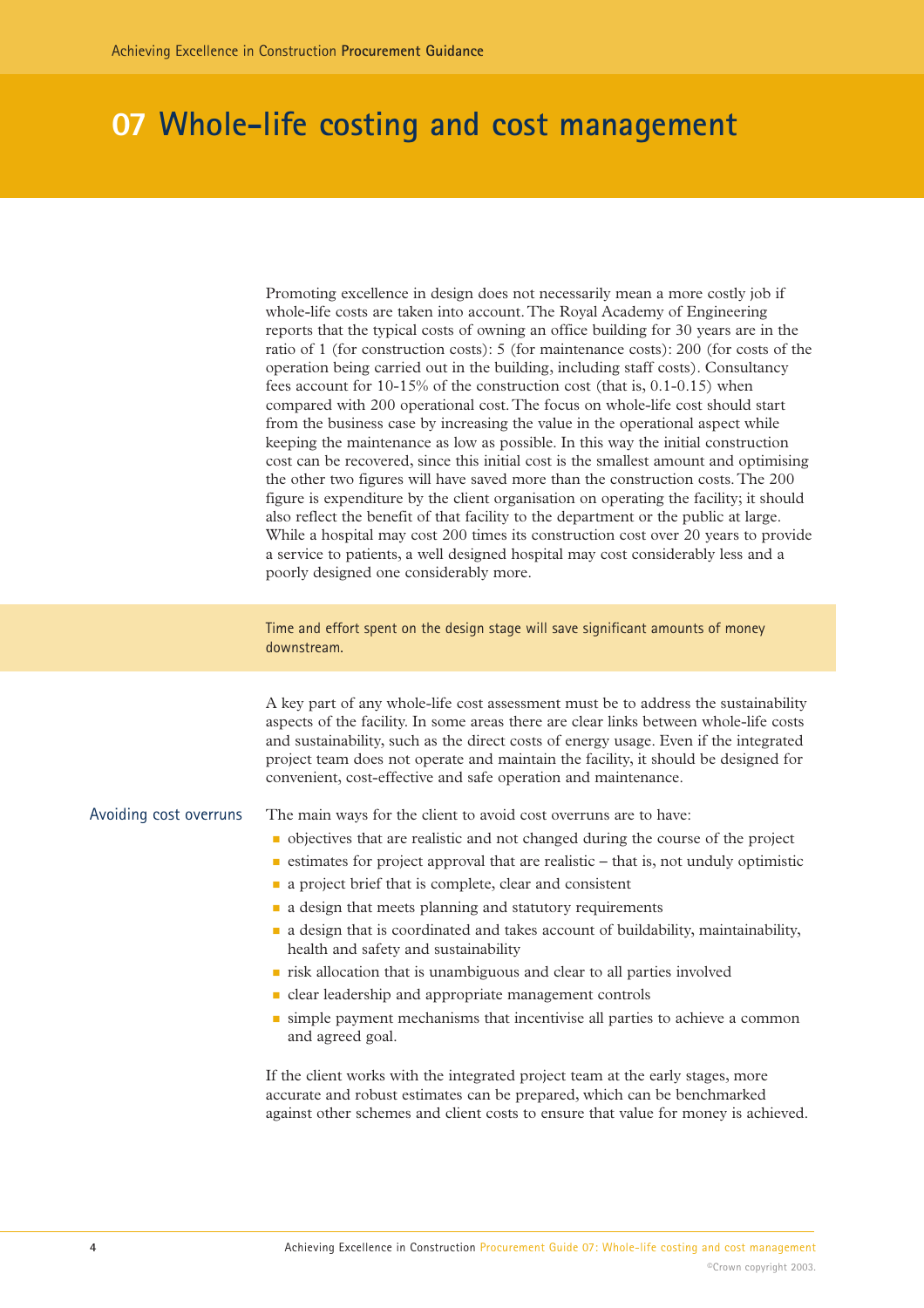

<span id="page-6-0"></span>Who is involved in whole-life costing and cost management?

The investment decision maker is accountable for any decisions relating to the cost of a project or programme.Whole-life costings should provide the information necessary to make the best decisions in terms of procurement route (see *AE6: Procurement and contract strategies*).

The senior responsible owner is responsible for ensuring that budgetary estimates are based on whole-life costs and is assisted by the project sponsor and project manager, as appropriate, together with additional client advice as required, such as value managers and cost consultants.

The integrated project team has an essential part to play in delivering value for money. The team members responsible for design and construction should work together to identify the most cost-effective design solution over the life of the facility. The integrated project team should advise on how the design will affect cost during construction and the operational efficiency of the completed facility; they should also advise on buildability and health and safety aspects in consultation with the planning supervisor.

Cost models are described in the next section.The whole-life cost model for a specific project will be developed and subsequently updated by different parties according to the project stage reached and the form of procurement adopted. Integrated project team members work together on updating the model. At project inception, the model might be developed in-house or by an independent client adviser.Tenders will be evaluated on the basis of whole-life costs, and hence at tender stage, the bidder will prepare the model.Where a framework contract is already in place, the framework supplier might be the most appropriate organisation to develop the model.

#### **Whole-life costing**

All parties in the supply chain, including material and component suppliers and specialist suppliers, need to have reliable data on the operational costs of their products, including running and maintenance costs. The main aims of the framework are:

- Integrating the design and construction processes, so that the IPT can take responsibility for the cost and quality implications of their design, with input from those who will be responsible for operating and maintaining the facility
- involving the integrated project team early on so that they can advise on how the design will affect cost, health and safety during construction and in use, speed of construction and the operational efficiency of the completed facility

A framework for making decisions on whole-life costs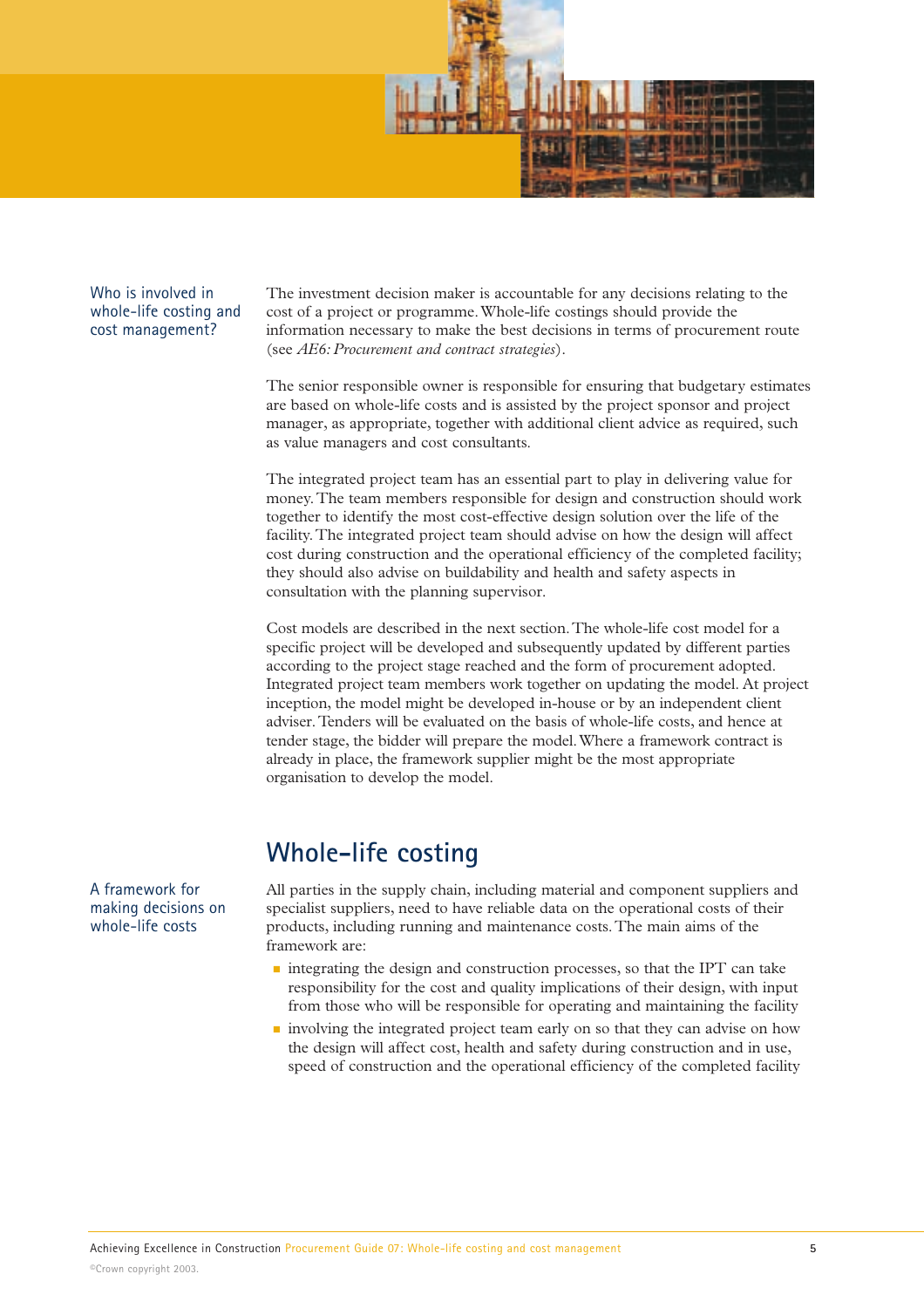|                                                            | • taking early account of the needs of the end-users of the facility in order to<br>avoid costly design changes at a later stage<br>using opportunities for off-site fabrication and standardisation of building<br>components to improve cost-effectiveness and efficiency on site; integrated<br>teamworking is essential for achieving the required precision in planning and<br>design<br>• making sustainability of the completed facility a priority, taking full account of<br>its whole-life costs<br>materials wastage close to zero compared with industry best practice of 10%<br>• labour productivity of 65-70% compared with best industry rates of 54%<br>• a regime where continuous improvement can be demonstrated. |
|------------------------------------------------------------|---------------------------------------------------------------------------------------------------------------------------------------------------------------------------------------------------------------------------------------------------------------------------------------------------------------------------------------------------------------------------------------------------------------------------------------------------------------------------------------------------------------------------------------------------------------------------------------------------------------------------------------------------------------------------------------------------------------------------------------|
|                                                            | Wherever possible, make the integrated supply team responsible for proving the accuracy<br>of their cost prediction of running costs, whether or not they subsequently maintain the<br>facility. This is a requirement for Prime Contracting.                                                                                                                                                                                                                                                                                                                                                                                                                                                                                         |
| Establishing baseline<br>costs: overview of the<br>process | Establish the expected operational running costs of the facility. For the whole life<br>of the facility, produce a quantified estimate of running, maintenance and other<br>support costs of operating the proposed building, include the costs of disposal.<br>Compare options based on net present value. HM Treasury's Green Book<br>provides advice on how to do this. (www.hm-treasury.gov.uk/media97705/<br>geenboo103_pres.pdf).                                                                                                                                                                                                                                                                                               |
|                                                            | Check how these running costs compare with costs for existing buildings and<br>other comparable facilities. If costs are higher, how are they justified? The<br>Building Cost Information Service (BCIS www.bcis.co.uk) provides a source of<br>such data. However, it is difficult to derive benchmarking costs without<br>knowledge of the way the facility being considered is managed and details of the<br>design, such as additional insulation.                                                                                                                                                                                                                                                                                |
| Develop the design                                         | Ensure that:<br>• the project team is integrated from the outset of the design process, to enable<br>specialist suppliers to contribute to the design<br>• enough consideration is given to opportunities for optimising the operational<br>efficiency of the facility.                                                                                                                                                                                                                                                                                                                                                                                                                                                               |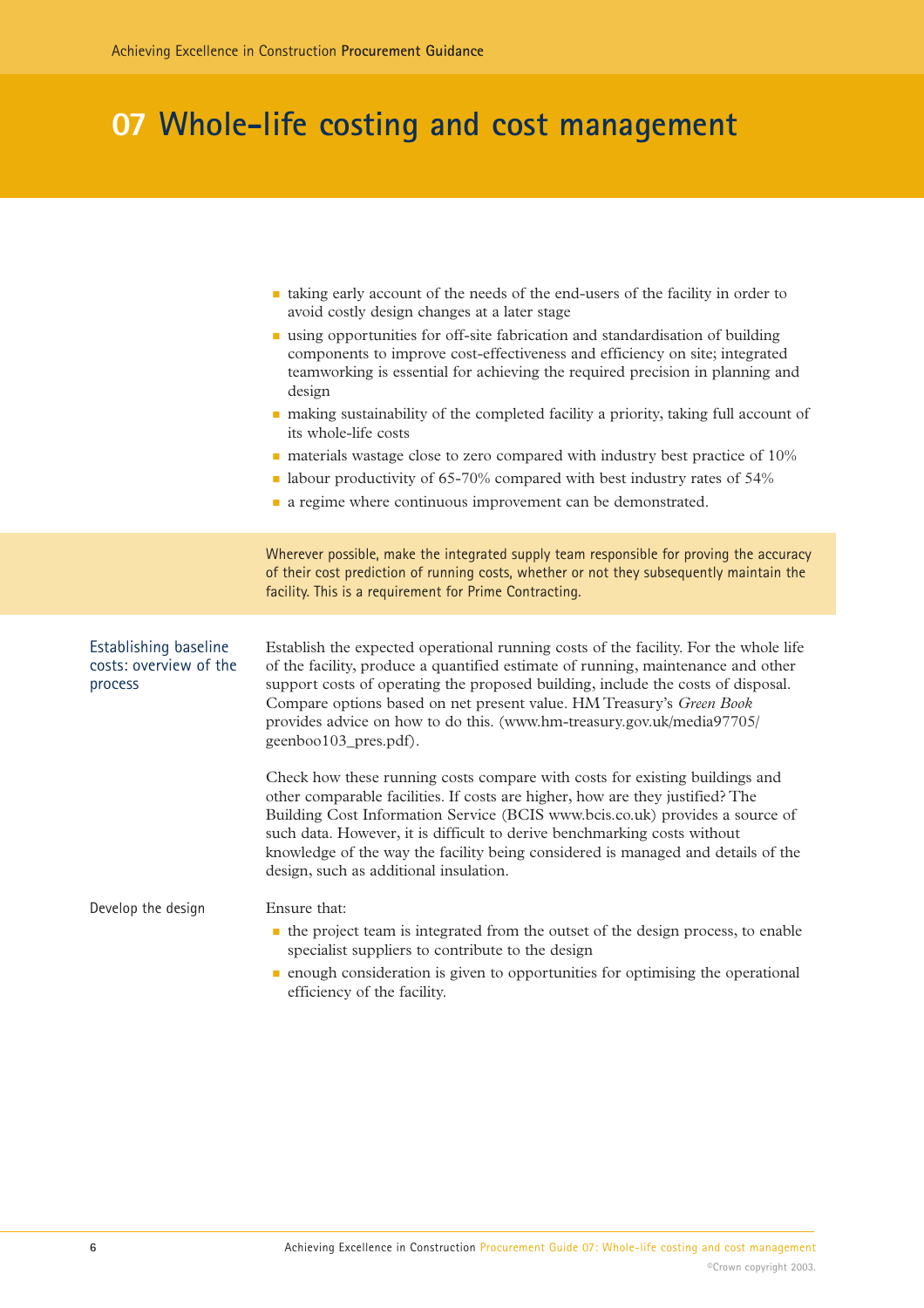

Make 'value' explicit: design to meet a functional requirement for whole-life cost:

- draw up a design brief that is output-based with explicit reference to value; involve the users of the facility and others in its development
- specify at an early stage any constraints on capital costs (note that constraints here may affect ability to deliver best whole-life value for money) or whole-life target costs.

The business case should look beyond the cost of ownership to the value of the facility and the output specification should be clear about how that value could be improved – for example, faster throughput for an operating theatre.The integrated project team can then work with the client stakeholders to explore the best ways of increasing value within the business case framework.

Use techniques such as value management and value engineering to minimise the potential for waste and inefficiency and optimise the use of materials over the lifespan of the facility. Quantify the impact on whole-life costs that will be delivered by the construction process. Assess the proposed method of construction

> Specify the requirements in output terms – that is, what is required to meet the business need; not the detail – for example, numbers of windows and thickness of walls should not normally be specified by the client. This allows the integrated project team to propose ways of meeting these requirements in the most costeffective way (using value management and engineering techniques) and also to suggest innovative solutions (see *AE4: Risk and value management* and *AE9:Design Quality*.

Set the cost baseline:

Determine the baseline against which to measure the actual performance

achieved

- total investment needed to complete a facility, such as the cost of design, construction cost and land cost
- estimated running cost of the completed facility over its operational life.

Note that the initial budget estimate and all subsequent budget estimates should allow for all costs in connection with the project – in-house costs, consultancy costs, land costs, legal costs, operation and maintenance costs, design and construction costs, concession payments and decommissioning costs. It should also include a risk allowance and provision for VAT.

Compare capital and predicted whole-life costs with the benchmark cost for a similar facility procured in the same way (such as Design & Build): Benchmark the baseline

> - calculate the benchmark costs and record data for future benchmarking. Note that this is often difficult in practice as there may be little available data on actual costs as opposed to prices of materials; there may also be limited reliable information about maintenance and energy costs (see Annex B for notes on historic and predictive costs; see also the further information section at the end of this guide)

Achieving Excellence in Construction Procurement Guide 07: Whole-life costing and cost management **7** ©Crown copyright 2003.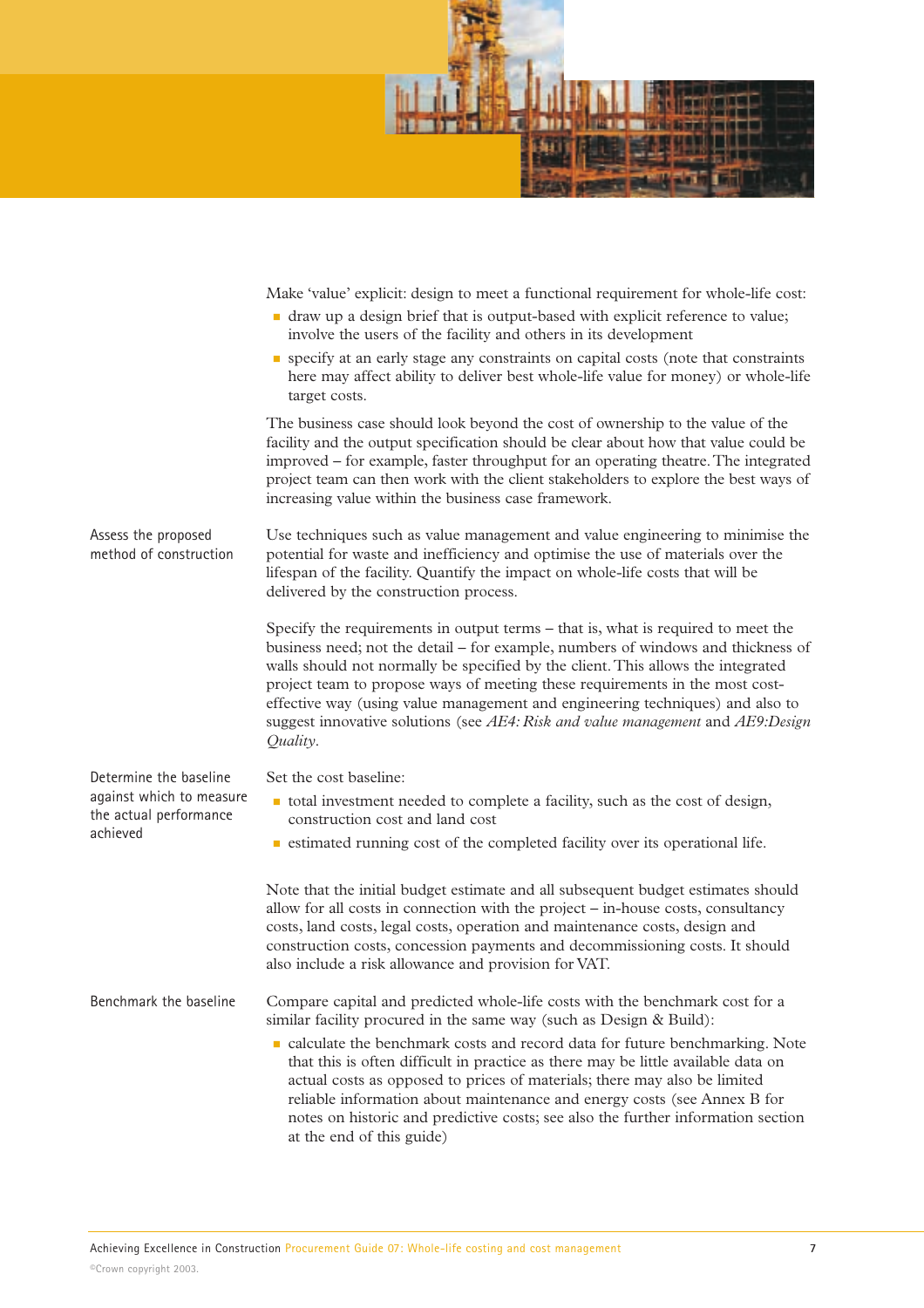- in aim for the integrated project team to deliver better value rather than lower margins
- seek opportunities to further reduce predicted whole-life costs without reducing quality or value by using value engineering during the design process
- consider the scope for allowing higher capital costs to reduce running costs for example, investment in more efficient heating systems
- **n** consider the scope for sharing any further savings made during the construction of the facility.

The value engineering process works by enhancing whole-life value, not by squeezing profit margins or initial construction costs.

Integrate project activities:

- n manage costs collaboratively, with the integrated project team engaged at the earliest stages wherever possible – using target costing, value management and risk management
- avoid fixing a guaranteed maximum price until the design stage is complete, to ensure quality and functionality for the client; if the price has to be fixed at an earlier stage, agree an incentive scheme for the sharing of benefits
- in aim for a clear understanding of actual construction costs, in terms of labour, plant and materials. Separate underlying costs from risk allowances; distinguish between profit and overhead margins.

#### Estimating wholelife costs

Whole-life costing is aimed at answering the question: 'What is the cost of achieving this objective in this way?' It is always considered in relation to quality in meeting the business need, in order to determine value for money. Different solutions to meeting the business need could result in significantly different cost profiles and contract duration; appraisal of options needs to be flexible enough to compare very different approaches. Engagement with the integrated project team at the earliest possible stages – even the Strategic Outline Business Case – allows the parties to work together to identify risks/problems and resolve them. Sensitivity analysis is also important, to challenge assumptions about uncertain future events and hence variations in costs. HM Treasury's *Green Book* provides advice on sensitivity analysis.

'Optimism bias' – that is, a tendency towards over-optimism – needs to be assessed with care, because experience has shown that being unrealistic about benefits that can be achieved in relation to risk will have a significant impact on costs. Over-optimism about time and cost estimates in relation to risk would significantly alter the balance of actual cost/benefit/risk and hence the basis for justifying the investment.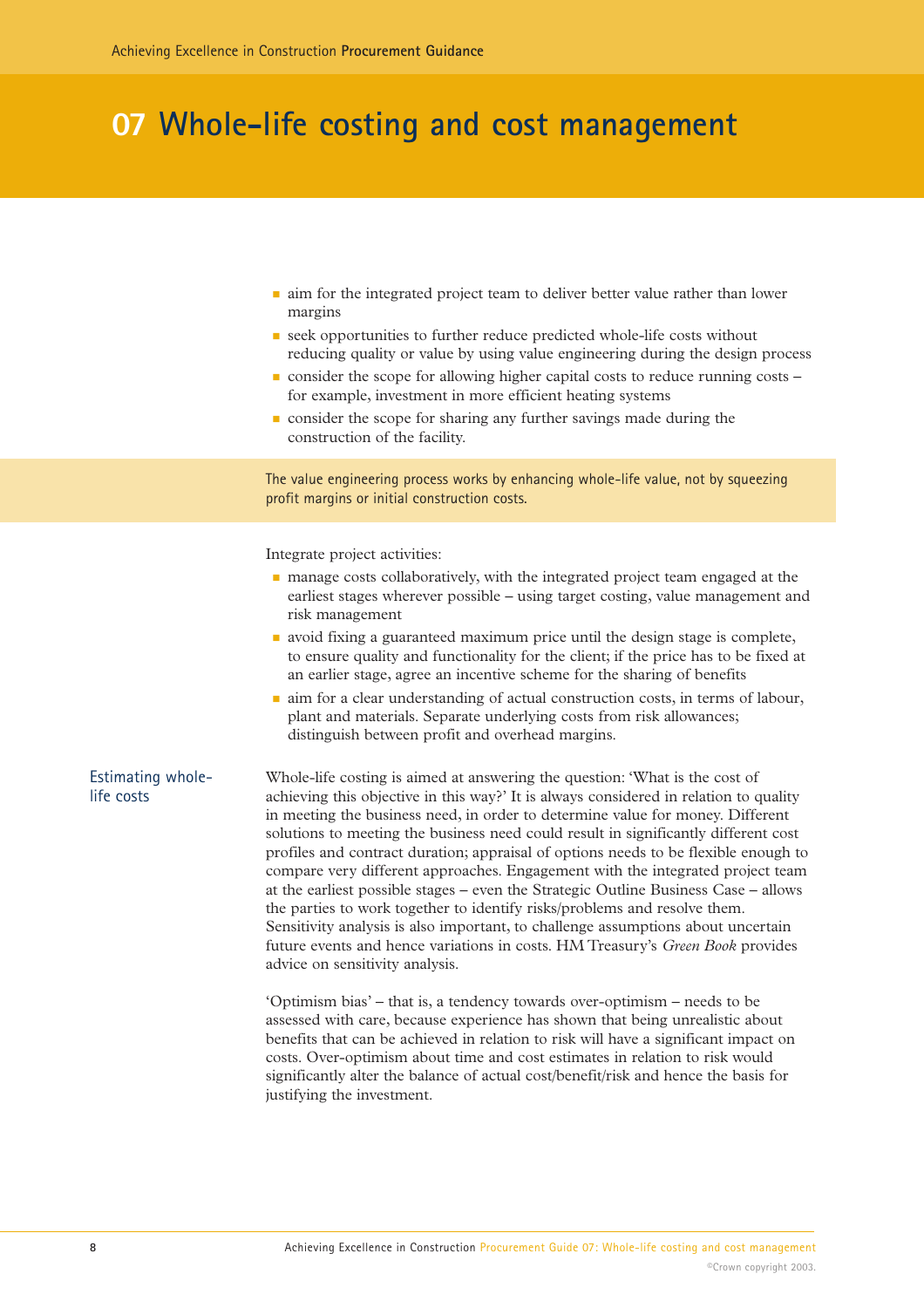

Clients are often too optimistic about what their project will cost and how well they can manage risk. A recent report showed that many departments frequently underestimated costs and risks by 50%, often much more.

[Source: Report for HM Treasury 2002 (Mott MacDonald)]

Assess the value to the business operations – can the cost be justified?

The most important aspect when considering the whole life of a facility is how it will enhance the core business operations that will take place in, on or around it. There must be a very clear understanding of what those business operations currently are – and how they might change in the future – before the output performance requirements of the facility can be determined and an estimate of the likely cost made.

Check that the facility will meet the brief developed with the users and is flexible enough for future operational change while remaining affordable.

Note that the business benefits from a facility cannot be achieved until it is complete and put to use, so the time to completion is a crucial factor. The improvements in time savings during the design and construction stages that have been realised through Private Finance Initiative projects demonstrate what can be achieved when the full economic assessment of a project is taken into account over the long term.



It is at the design stage that the greatest value gains can be achieved. Best practice clients take a long-term view of the likely quality of the completed facility and how the design will influence the cost of running the facility over its operational life. They recognise that badly designed facilities have high maintenance costs, could be dangerous and can be both inefficient and costly to construct.

Produce an outputbased specification

Specifications should be output-based, setting out the functional requirements; they should not be prescriptive and should avoid setting out the process or details of how the end product is to be achieved. (See *AE9: Design quality*.) Output-functional specifications help to:

- focus the end-user's mind on what functions the facility is to perform
- lace allow the supply team the greatest opportunity to innovate and find ways of enhancing the function of the facility while reducing its whole-life costs.

Output specifications should provide sufficient flexibility to allow the different elements of the facility to be upgraded in relation to their respective lifespans. For example, internal layouts of office buildings typically change every 5-7 years.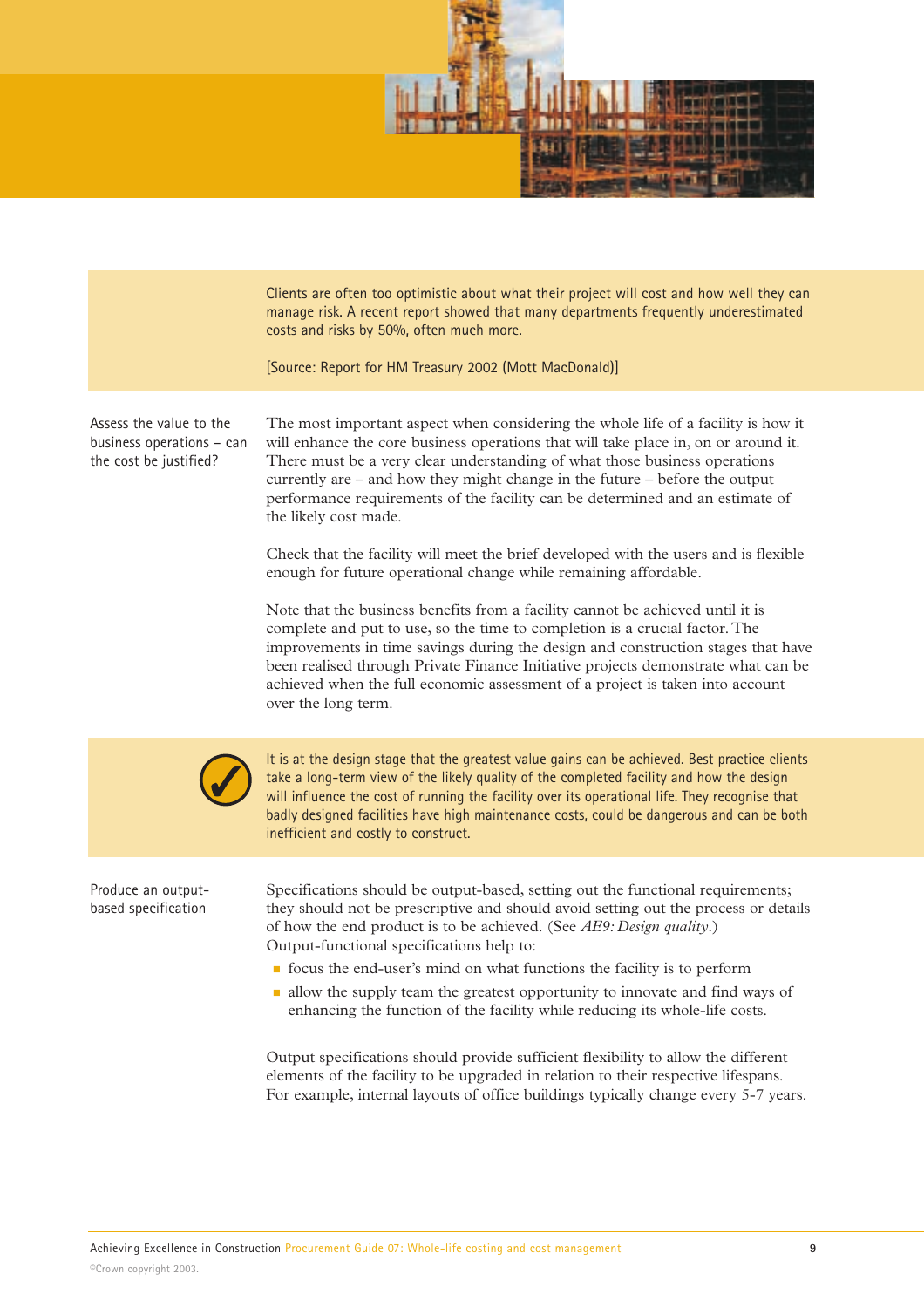Consider the elements that make up wholelife costs

It is important to focus on future trends rather than compare against the costs of the past.Where historical data is available, it may provide misleading information, such as the past mistakes in the industry in focusing on lowest price. Irrespective of whether or not historical cost information is available, it is always preferable to estimate the costs from first principles and only to use historical cost information as a check (see Annex B).

Where the budgets for capital expenditure, maintenance and utilities such as energy are not held by one individual, the holders of the separate budgets will need to work together to arrive at the optimum whole-life cost solution.



Defence Estates' Building Down Barriers initiative includes a framework for making decisions on whole-life costs. All parties in the supply chain have to provide reliable data on the operational costs of the products, including maintenance costs.

|                    | The aim is that the whole-life cost model should include every cost likely to be<br>incurred in respect of the facility from inception to disposal. This section<br>identifies some of the elements that need to be included in the model but are<br>often not. It should not be regarded as an exhaustive list. |
|--------------------|------------------------------------------------------------------------------------------------------------------------------------------------------------------------------------------------------------------------------------------------------------------------------------------------------------------|
|                    | Each part of a facility has its own physical and economical lifespan. The model<br>will need to reflect the economical lifespan of each part. See HM Treasury's<br>Green Book for more information on economic appraisal.                                                                                        |
| In-house resources | These should include the total costs to the client organisation for all staff time<br>and other resources relating to the project and should include the relevant<br>proportion of all overhead resources.                                                                                                       |
| Planning costs     | There will be costs associated with obtaining planning permission for<br>construction of a facility; there may also be a requirement for planning<br>permission for a refurbishment project. Note that there may be additional costs if<br>there is a delay; it is important to allow a realistic time period.   |
| Consultancy fees   | The total costs of all consultancy fees incurred for the project at any stage from<br>inception to disposal should be included in the model. Consultancy fees might be<br>incurred through any of the following:                                                                                                 |
|                    | <b>per procurement advice and development of client brief</b>                                                                                                                                                                                                                                                    |
|                    | legal advice                                                                                                                                                                                                                                                                                                     |
|                    | ■ fees linked to purchase of site/assets                                                                                                                                                                                                                                                                         |
|                    |                                                                                                                                                                                                                                                                                                                  |

**cost consultancy**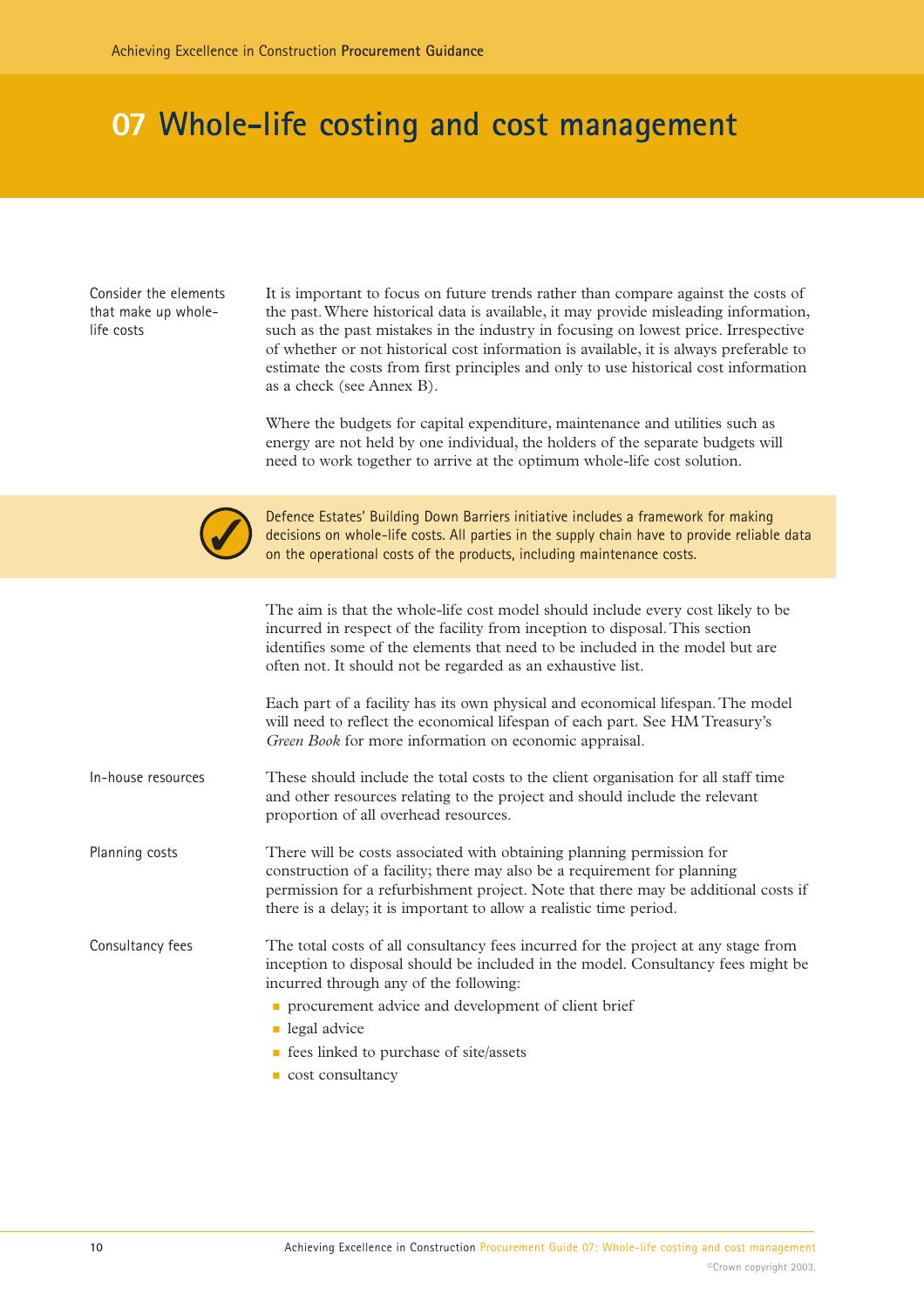

- change management
- financing
- design
- value management and risk management
- **project management**
- **Exercise 1** economic appraisal
- planning supervisor role
- **a** advice on technical issues.

Note that if too many advisers are appointed outside the integrated project team, this will tend to increase the cost without a commensurate increase in the value delivered.

With an integrated procurement route, some of the above elements will not appear as separate items but be included as part of an integrated design and construction package.

- Where not included in design/construction/project management costs, there may be IT costs – for example, for three-dimensional modelling of the proposed facility, planning for prefabrication of construction components and project scheduling. IT costs
- These are described in detail in the next section. Construction costs
- Health and safety issues arising in the construction, occupation, maintenance, alteration and disposal of the facility should be included in the model. Initial failure to address the ease with which the built environment can be safely maintained can lead to unnecessary costs and risks to health and safety at a later date. The Construction (Design and Management) Regulations 1994 place specific duties and responsibilities on clients. For further information, see *AE10: Health and safety*. Health and safety

The cost of providing a full security service at each point of entry and exit to a facility is considerable and is often overlooked during the early development stages. There may also be other security issues as design considerations. Security

The aim is to identify the total resources necessary to operate the facility. There is often an overlap between this element and the resources necessary to carry out the core business operations of the organisation, including staff costs and IT infrastructure costs. The important aspect is to consider how the performance of the facility can be improved to optimise the resources used for both elements. There should be a risk allowance to cover risks that materialise during the operational life of the facility. **Operations**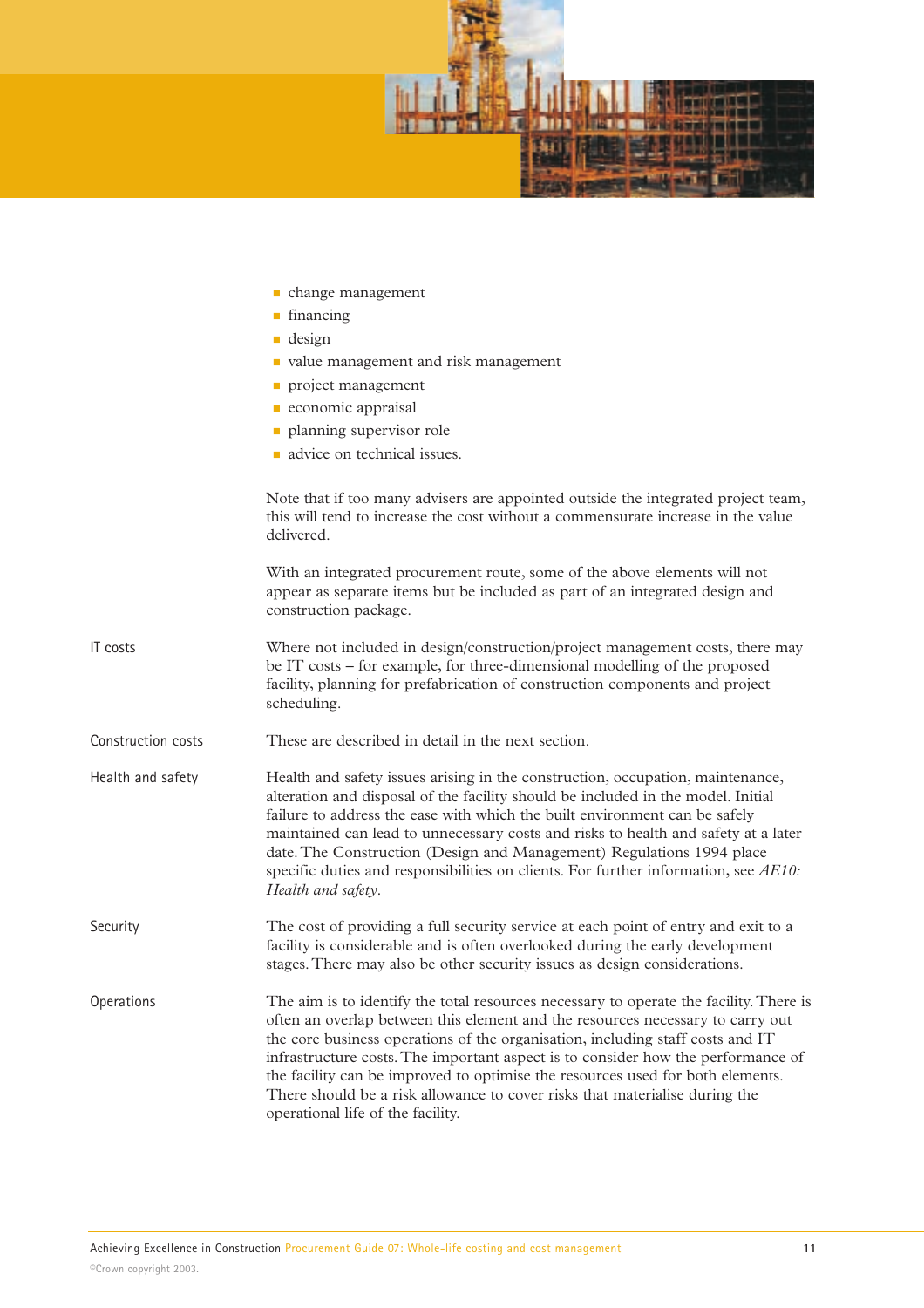| Cleaning                         | The sustainability of a facility can be attributed in part to maintaining it in its<br>original state and that requires a structured, effective cleaning regime. Cleaning of<br>the facility, both internally and externally, needs to be addressed at the outset.<br>The design can have a significant impact on the ease of cleaning and even on the<br>frequency at which cleaning is required.                                                                                                                                                                                                                   |  |
|----------------------------------|----------------------------------------------------------------------------------------------------------------------------------------------------------------------------------------------------------------------------------------------------------------------------------------------------------------------------------------------------------------------------------------------------------------------------------------------------------------------------------------------------------------------------------------------------------------------------------------------------------------------|--|
| Maintenance                      | The maintenance strategy needs to be developed during the early stages of the<br>project. Allowance needs to be made for the total resources for normal routine<br>maintenance, regular inspections and, where appropriate, testing as well as for<br>replacement of elements through normal wear and tear. The costs of providing<br>accommodation and other facilities for maintenance activities, such as access,<br>need to be addressed. The costs of disruption to business operations and/or the<br>resources incurred in decanting staff while maintenance operations are carried<br>out should be included. |  |
| Utilities                        | The total costs for different forms of utility supply, such as heating, cooling,<br>power, lighting, water and waste, should be allowed for.                                                                                                                                                                                                                                                                                                                                                                                                                                                                         |  |
| Alterations                      | There needs to be consideration of the likelihood for future changes to the facility<br>that may be required as a result of changes in the way that the core business<br>operations are carried out. Any allowance considered necessary should include<br>the total costs of making the alterations, including those incurred when moving<br>staff. Ideally, adequate flexibility needs to be included in the parts of the facility<br>where changes may occur, while remaining affordable.                                                                                                                          |  |
| Disposal                         | Consideration needs to be made of how the facility will be disposed of and<br>whether it will have any residual value at that time. This may include demolition<br>or sale.                                                                                                                                                                                                                                                                                                                                                                                                                                          |  |
| Carry out a risk analysis        | There will need to be a comprehensive risk analysis, listing all significant risks<br>that might occur over the life of the facility. For further information on risk<br>analysis, see AE4: Risk and value management.                                                                                                                                                                                                                                                                                                                                                                                               |  |
|                                  | There are several areas where costs might increase at a rate higher than inflation<br>for a variety of reasons. These might include maintenance activities, use of labour<br>for site activities and green taxes. These can be addressed in the same way as any<br>other risks. For each risk, the probability of occurrence and the likely impact can<br>be established and a risk allowance made.                                                                                                                                                                                                                  |  |
| Estimating<br>construction costs | This section provides advice on the preparation of budget estimates for the<br>construction component of the project and the calculation of risk allowances.<br>Budget estimates should, for each element, consist of a base estimate and a risk<br>allowance. The risk allowance should be calculated for identified risks and not be                                                                                                                                                                                                                                                                               |  |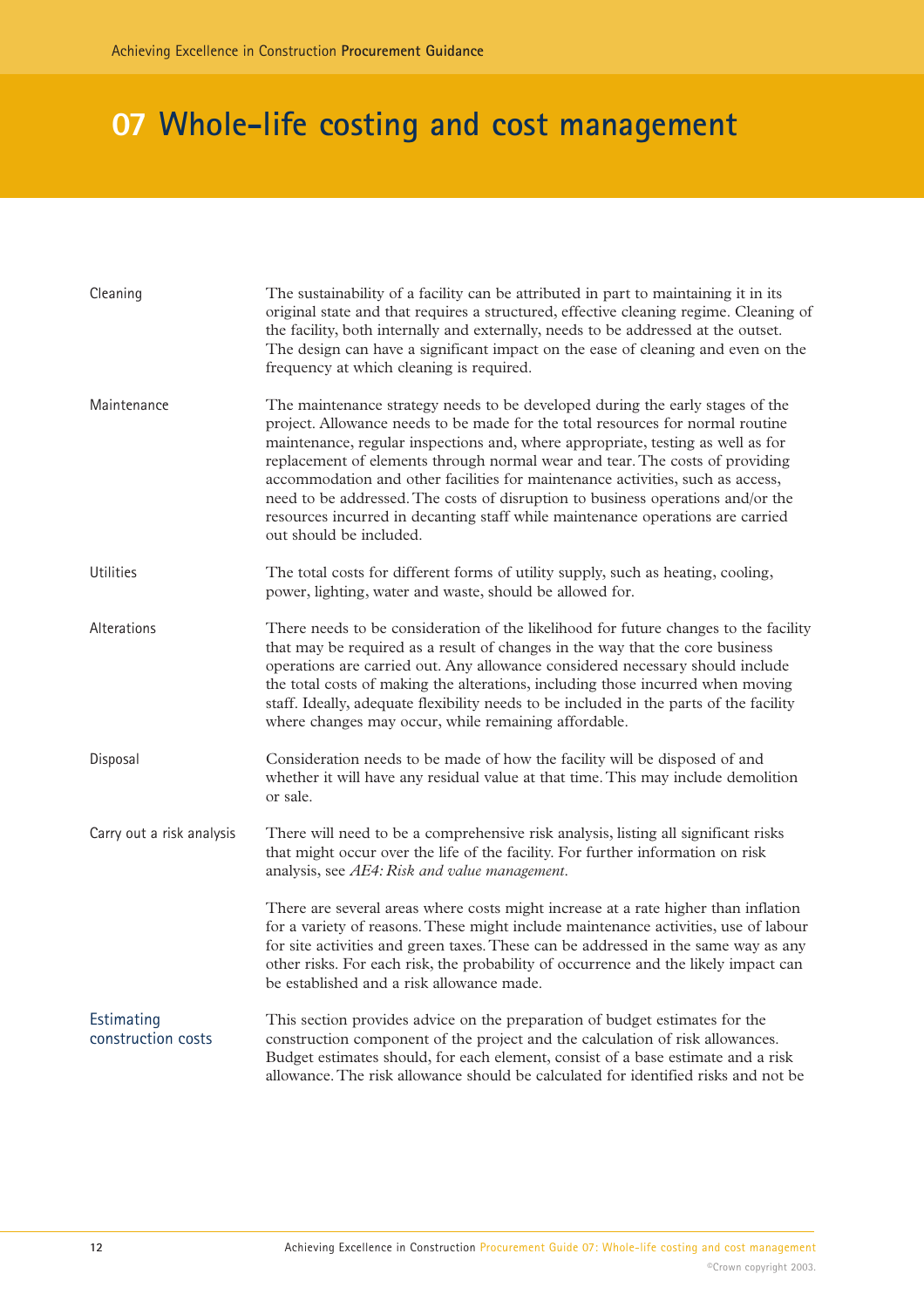

just guessed at as a percentage of the total (the term 'contingency' should not be used). The risk allowance may well exceed the base estimate during the early project stages and will gradually reduce as the project develops. Expenditure of risk allowance should be for identified risks only. Project change control procedures should be invoked where unidentified risks occur (see *AE3: Project procurement lifecycle* for more details).

The most important aspect of estimating the construction costs is to predict the outturn capital cost of the project at the earliest project stages. An estimate that fails to predict the outturn cost with some degree of certainty is of little value. It is essential to produce an estimate that allows properly for the cost consequences of risks and that ultimately predicts the outturn costs, rather than generate a very detailed costing of every single item but fail to allow for risks and hence fail to predict the outturn cost accurately. However, it is recognised that cost-estimating accuracy should increase as the project progresses, risks either materialise or not, and requirements are tied down.

The construction cost of a project is made up of many elements, which include:

- $\blacksquare$  in-house costs and expenses (including all central support services, administration, overheads, etc)
- consultancy fees and expenses (such as financial, technical, legal advice)
- land costs
- wayleaves and compensation
- **Example 1** demolition and diversion of existing facilities
- **n** new construction or refurbishment costs
- **u** insurances.

The cost estimate for the construction components of a project should address each element to arrive at the total cost estimate for the project. Focusing on any individual element of the total project cost in isolation might result in a distorted picture because a reduction in one element could result in an increase in cost for another element. (See Annex C for examples of elements.)

During the early project stages, the cost estimates for each element necessarily will be based on the limited outline information available. However, estimates still can be prepared, although it may be necessary to make a number of assumptions. Any assumptions should be set down clearly so that they can be verified if necessary and referred to at a later stage.

Estimates will need to be prepared for a number of options, some of which may include Private Finance Initiative projects. Advice should be sought from the departmental Private Finance Unit or HM Treasury's Private Finance Unit. All such comparisons should be calculated as net present value for a realistic

Construction cost elements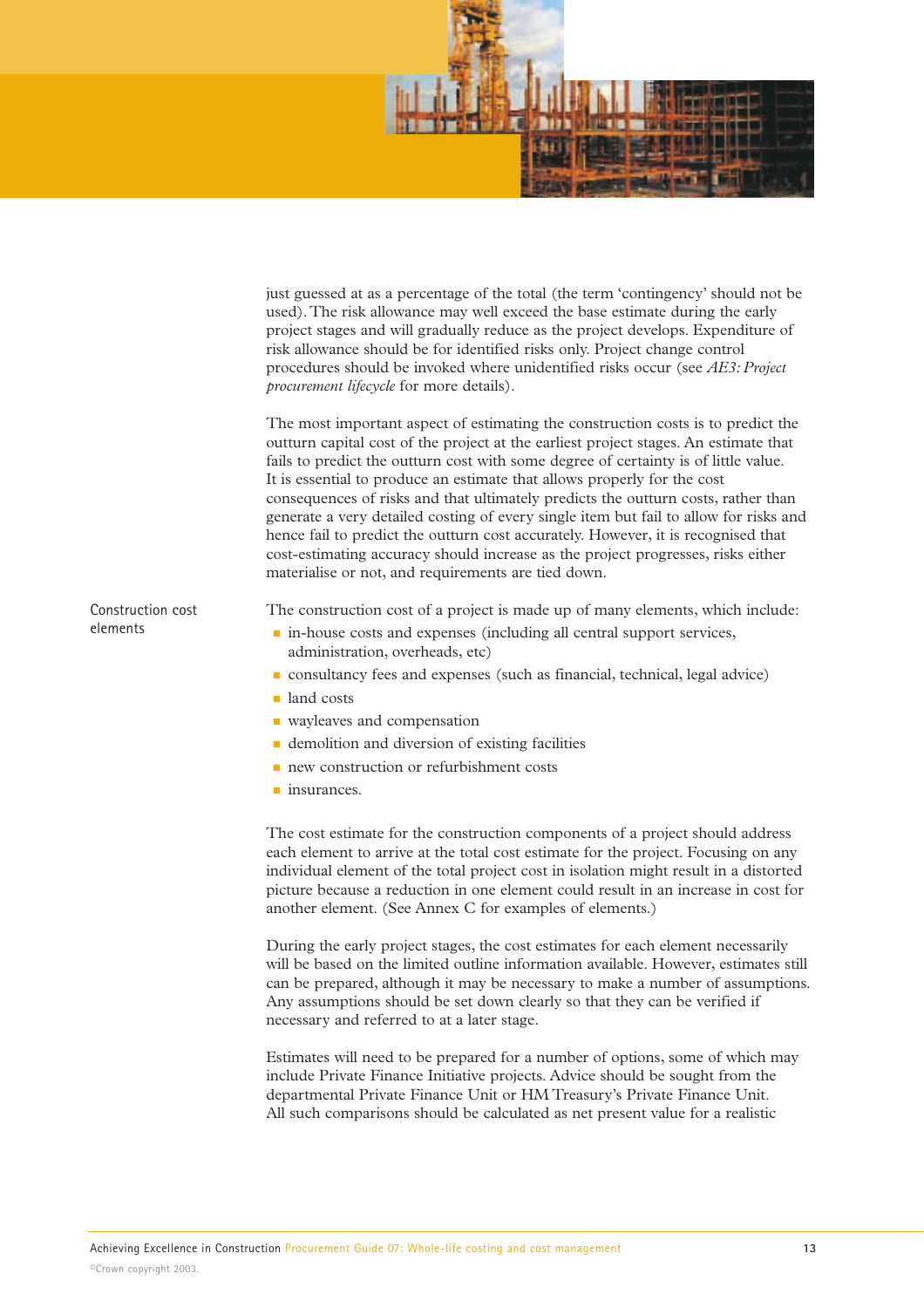<span id="page-15-0"></span>Private Finance Initiative contract duration in line with the guidance in *Treasury Taskforce Technical Note No 4: How to construct a public sector comparator*.

As the project progresses and becomes more clearly defined, the construction cost estimates need to be revisited and more finely tuned to reflect better, more detailed information as it becomes available.

Each element of a cost estimate comprises two components: the base estimate and the risk allowance. The base estimate is the estimated cost of the element without any risk allowance included. The risk allowance is that sum calculated as part of a formal risk analysis to allow for identified risks (see *AE4: Risk and value management*). Risk allowance

Whole-life costing is covered by a British and International Standard – BS ISO 15686: Service life planning of buildings and constructed assets. Annex A sets out the structure of this standard; Annex B describes historic costs and predictable costs. In addition, the further information section at the end of this guide provides details of data sources. Standards and sources of information for wholelife costing

#### **Cost management**

#### Cost management and reporting: overview

Management of the overall cost of the project is the responsibility of the project manager, reporting to the project sponsor. Delegations and limits of authority for these two roles should be agreed at the start of the project, so that everyone knows exactly what they are empowered to do in managing project costs. The main tasks are:

- **t** to manage the base estimate and risk allowance
- **to operate change control procedures**
- **the produce cost reports, estimates and forecasts. The project manager is** directly responsible for understanding and reporting the cost consequences of any decisions and for initiating corrective actions if necessary
- to maintain an up-to-date estimated outturn cost and cashflow
- to manage expenditure of the risk allowance
- $\blacksquare$  to initiate action to avoid overspend
- to issue a monthly financial status report.

The objectives of cost management during construction include:

- delivering the project at the appropriate capital cost (having considered the implications of quality, programme and whole-life objectives, using the value criteria established at the start of the project)
- ensuring that, throughout the project, full and proper accounts are monitored of all transactions, payments and changes.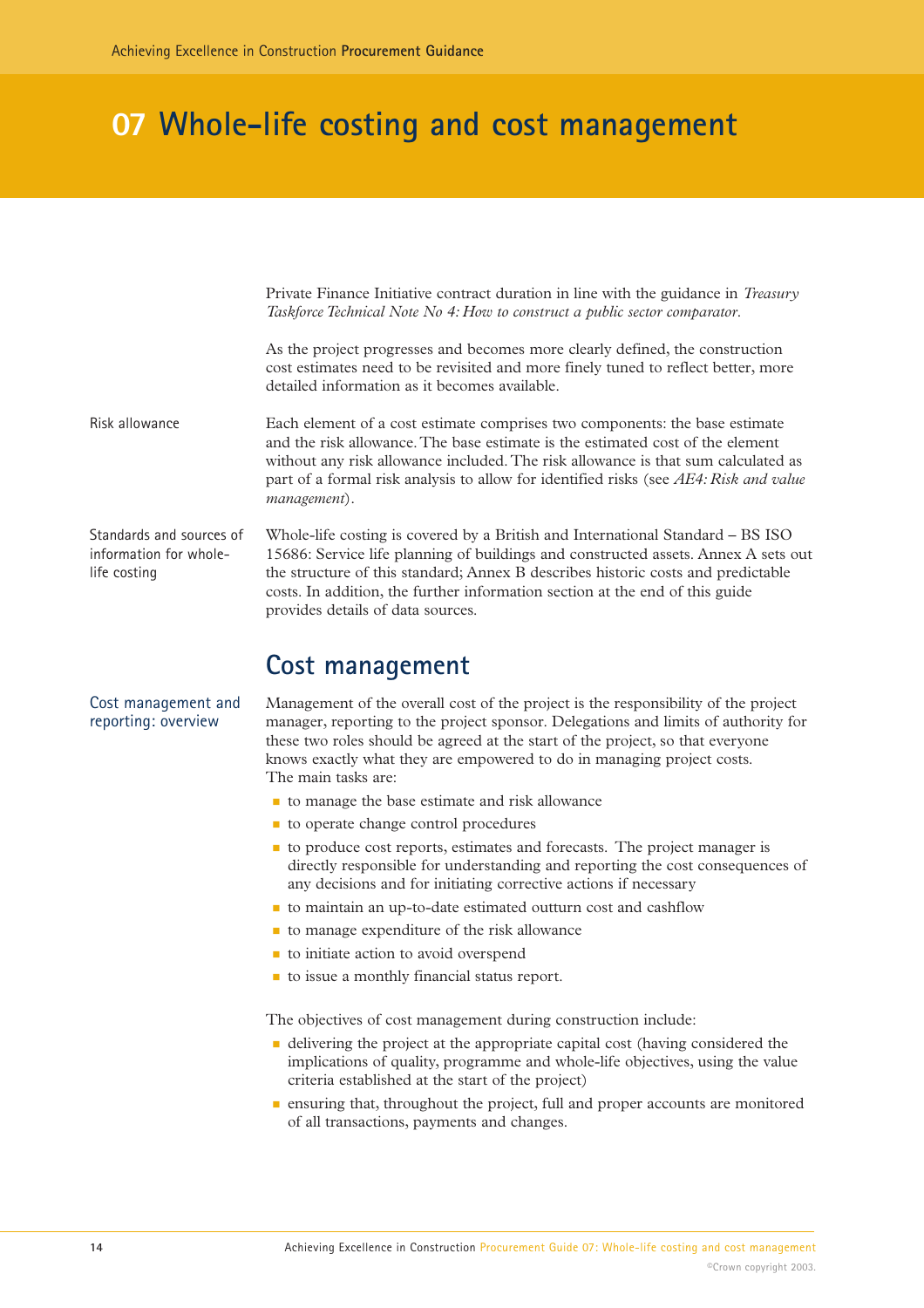

The principal areas of cost management are:

- scope defining what is to be included in the project and limiting expenditure accordingly
- programme defining the project programme from inception to completion. Estimates and cash flow should be consistent with the programme
- design ensuring that designs meet the scope and budget; delivering quality that is appropriate and conforms to the brief
- commitments ensuring that orders are properly authorised
- contracts and materials ensuring that the contracts provide full and proper control and that all costs are incurred as authorised; ensuring that materials are properly specified (in output terms) so as to meet the scope and design and that they can be procured effectively
- risk allowance ensuring all expenditure relating to risks is appropriately allocated from the risk allowance and properly authorised; and monitoring use of risk allowance to assess impact on overall outturn cost
- cashflow planning and controlling both commitments and expenditure within budgets so that unexpected cost over/under runs do not result; ensuring that all transactions are properly recorded and authorised and where appropriate, decisions are justified.

Financial reviews at key decision points

There should be a financial review at each Gate and other major decision points. The Gateway process is summarised in the companion document *Achieving Excellence in construction: checklist for managers*.

Each financial review should ensure that:

- the latest estimate is compared with the previously approved budget and does not exceed it without fully reasoned justification
- the latest estimate of cost is made up of the base estimate for whole-life costs and the risk allowance
- the risk allowance is for identified risks only (not an assumed contingency provision)
- **n** the project is still affordable
- funds are available for planned expenditure.

Management of the risk allowance

The project sponsor should manage the risk allowance, with support and advice from the project manager. Essentially, management of the risk allowance consists of a procedure to move costs out of the risk allowance into the base estimate for the project work as risks materialise or actions are taken to manage the risks.There must be formal procedures for controlling quality, cost, time and changes. Risk allowances should only be expended when the identified risks to which they relate occur.When risks occur that have not previously been identified, they should be treated as changes to the project. Similarly, risks that materialise but have insufficient risk allowance made for them will also need to be treated as changes.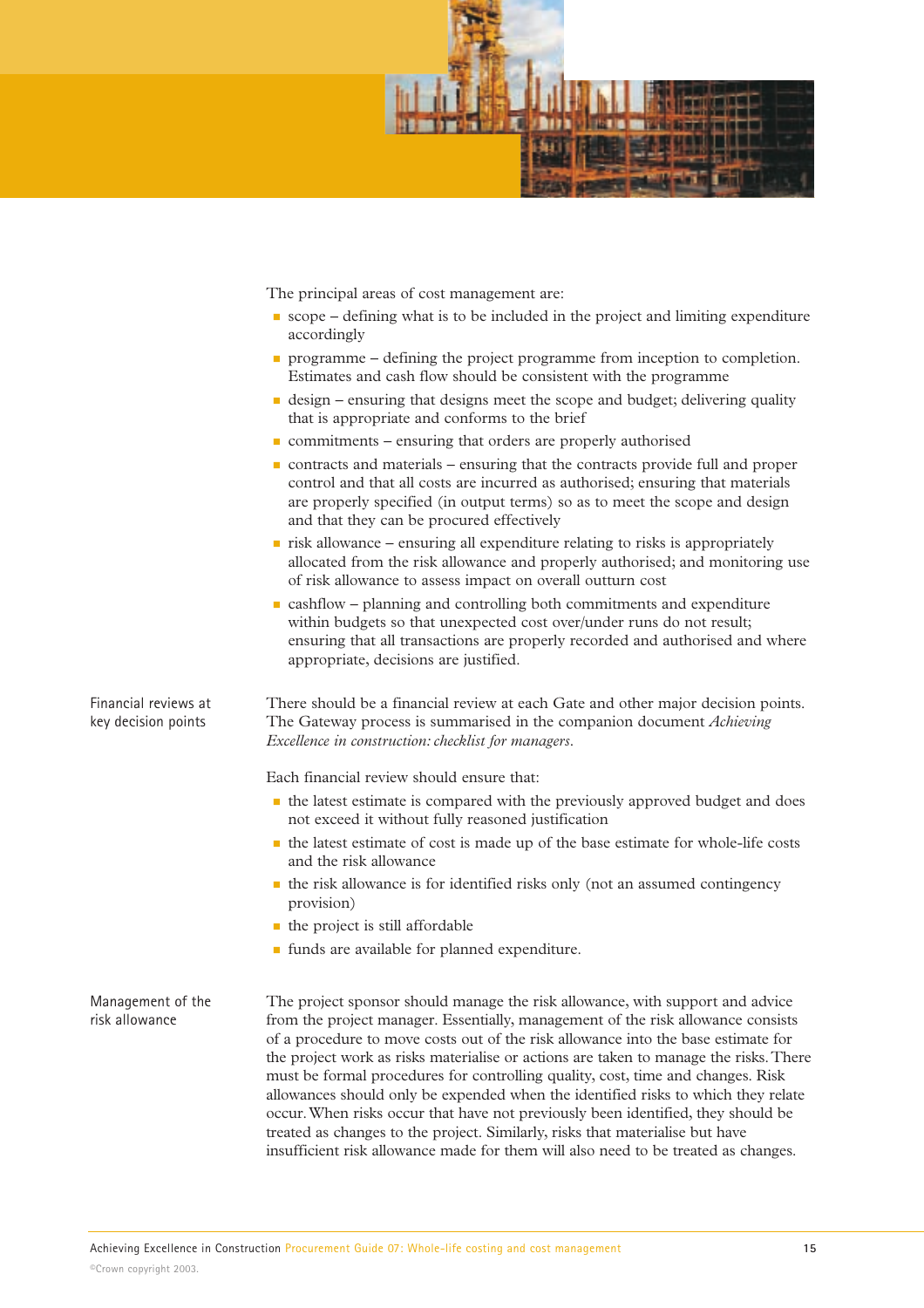|                                   | Risks and the risk allowance should be reviewed on a regular basis, particularly<br>when formal estimates are prepared, but also throughout the design, construction<br>and equipping stages. As more firm commitments are entered into and the work<br>is carried out, so the risks in future commitments and work are reduced. The<br>estimate for the risk allowance should reflect this. (See also AE4: Risk and value<br>management.)                                                                                                                                                                                                                                                                                                                                                                                                                                                                                                                                                                                                                                                                                                                                       |
|-----------------------------------|----------------------------------------------------------------------------------------------------------------------------------------------------------------------------------------------------------------------------------------------------------------------------------------------------------------------------------------------------------------------------------------------------------------------------------------------------------------------------------------------------------------------------------------------------------------------------------------------------------------------------------------------------------------------------------------------------------------------------------------------------------------------------------------------------------------------------------------------------------------------------------------------------------------------------------------------------------------------------------------------------------------------------------------------------------------------------------------------------------------------------------------------------------------------------------|
| Change management                 | The client must make every effort to avoid introducing changes after the briefing<br>and outline design stages are complete. Changes can be minimised by ensuring<br>that the project brief is as comprehensive as possible early on and the<br>stakeholders have approved it, which might involve:                                                                                                                                                                                                                                                                                                                                                                                                                                                                                                                                                                                                                                                                                                                                                                                                                                                                              |
|                                   | early discussions with planning authorities to anticipate their requirements                                                                                                                                                                                                                                                                                                                                                                                                                                                                                                                                                                                                                                                                                                                                                                                                                                                                                                                                                                                                                                                                                                     |
|                                   | · undertaking adequate site investigations, or condition surveys if existing<br>buildings are to be renovated                                                                                                                                                                                                                                                                                                                                                                                                                                                                                                                                                                                                                                                                                                                                                                                                                                                                                                                                                                                                                                                                    |
|                                   | • ensuring that designs are adequately developed and coordinated before<br>construction begins                                                                                                                                                                                                                                                                                                                                                                                                                                                                                                                                                                                                                                                                                                                                                                                                                                                                                                                                                                                                                                                                                   |
|                                   | imposing discipline on users to finalise and sign off their requirements in strict<br>accordance with the project programme.                                                                                                                                                                                                                                                                                                                                                                                                                                                                                                                                                                                                                                                                                                                                                                                                                                                                                                                                                                                                                                                     |
| Elemental cost planning           | In an elemental cost plan the estimate is broken down into a series of elements<br>that can then be compared with later estimates, or with actual costs as the project<br>progresses. For building projects, the most widely used breakdown of elements is<br>that produced by the Building Cost Information Service (BCIS). Typically, each<br>element is treated as a cost centre, but money may be transferred between<br>elements, provided a reasonable balance between elements is maintained and the<br>overall target budget is not exceeded. The initial cost plan is likely to be based on<br>approximate figures, which provide a fair basis for determining the validity of<br>future estimates. Control by the project manager is achieved by an ongoing<br>review of estimates for each cost centre against its target budget. As design<br>develops and is costed, any variance in cost from the cost plan is identified.<br>Decisions are then taken on whether that element can be permitted to increase in<br>cost, which would require a corresponding reduction elsewhere, or whether the<br>element must be re-designed in order to keep within the budget. |
|                                   | Annex C provides a sample set of cost elements.                                                                                                                                                                                                                                                                                                                                                                                                                                                                                                                                                                                                                                                                                                                                                                                                                                                                                                                                                                                                                                                                                                                                  |
| Continuous and stage<br>estimates | The project manager is responsible for ongoing reviews of designs as they<br>develop and providing advice on costs to the integrated project team.<br>This continuous costing is of great benefit in assessing individual decisions and is<br>particularly important on large and complex schemes. There also needs to be a<br>periodic formal assessment of the whole scheme, as budgetary estimates, at each<br>project stage.                                                                                                                                                                                                                                                                                                                                                                                                                                                                                                                                                                                                                                                                                                                                                 |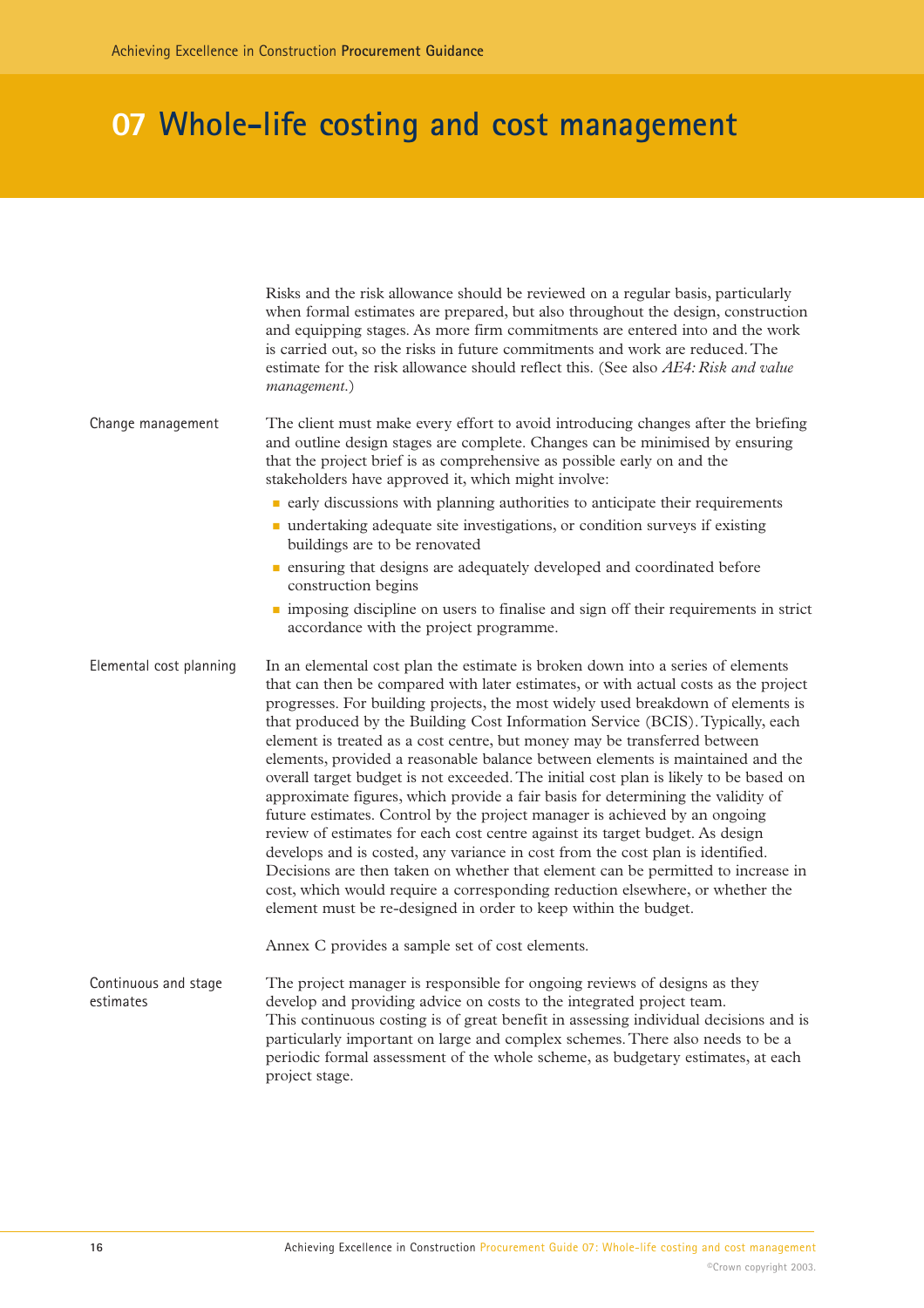

| Cost control during<br>design development | The project sponsor has overall responsibility for the project, including the<br>estimated cost, and will need to be satisfied that appropriate systems for<br>controlling cost are in place and operating. Where significant costs are attached to<br>a design, these must be properly reviewed against the budget decision and<br>properly authorised. The project sponsor may delegate a level of financial<br>authority for design development decisions to the integrated project team,<br>appropriate to the project. For complex projects there might be delegated levels<br>for each cost centre. Value management and value engineering have an important<br>part to play in influencing costs – see $AE4$ : Risk and value management.   |
|-------------------------------------------|----------------------------------------------------------------------------------------------------------------------------------------------------------------------------------------------------------------------------------------------------------------------------------------------------------------------------------------------------------------------------------------------------------------------------------------------------------------------------------------------------------------------------------------------------------------------------------------------------------------------------------------------------------------------------------------------------------------------------------------------------|
| Cost management during<br>construction    | During construction, instructions issued to the integrated project team, whether<br>for change via a formal change control procedure or for clarification of detail,<br>have a much more immediate impact on cost. The project sponsor needs to<br>establish procedures for instructions and information that ensure:<br>instructions are issued within delegated authority<br>instructions are costed and their impact assessed before issue<br>• the instruction is justified in terms of value for money and overall impact on<br>the project<br>• the cost of all instructions is monitored on a continuous basis<br>• specific approval is sought and given where costs are forecast to be outside<br>delegated authority.                    |
| Payment                                   | The client, as the contracting party, is responsible for paying the integrated<br>supply team the interim and final payments to which they are entitled. In most<br>construction contracts there will be milestone/stage payments due during the<br>course of the work. The project sponsor, on the advice of the project manager,<br>should keep the client organisation's finance division aware of future payment<br>requirements by means of the updated cashflow forecast.<br>Note that for PFI projects, payments do not start until the service becomes<br>available.<br>The terms of the contract may allow integrated supply teams to claim additional<br>payments in certain circumstances defined in the contract conditions. These are |
|                                           | generally due to:<br>in risks occurring that are client risks under the contract                                                                                                                                                                                                                                                                                                                                                                                                                                                                                                                                                                                                                                                                   |
|                                           | ordering of additional/varied work                                                                                                                                                                                                                                                                                                                                                                                                                                                                                                                                                                                                                                                                                                                 |
|                                           | • failure by the client to comply with its obligations under the contract – often<br>expressed as disruption to the integrated project team's work programme due<br>to changes or late information.                                                                                                                                                                                                                                                                                                                                                                                                                                                                                                                                                |
| Final accounts                            | The payment process should be managed as effectively as the design/construction<br>process. All payments should be made on time and payments for variations,<br>provisional sums, etc should be discharged as the work is carried out.                                                                                                                                                                                                                                                                                                                                                                                                                                                                                                             |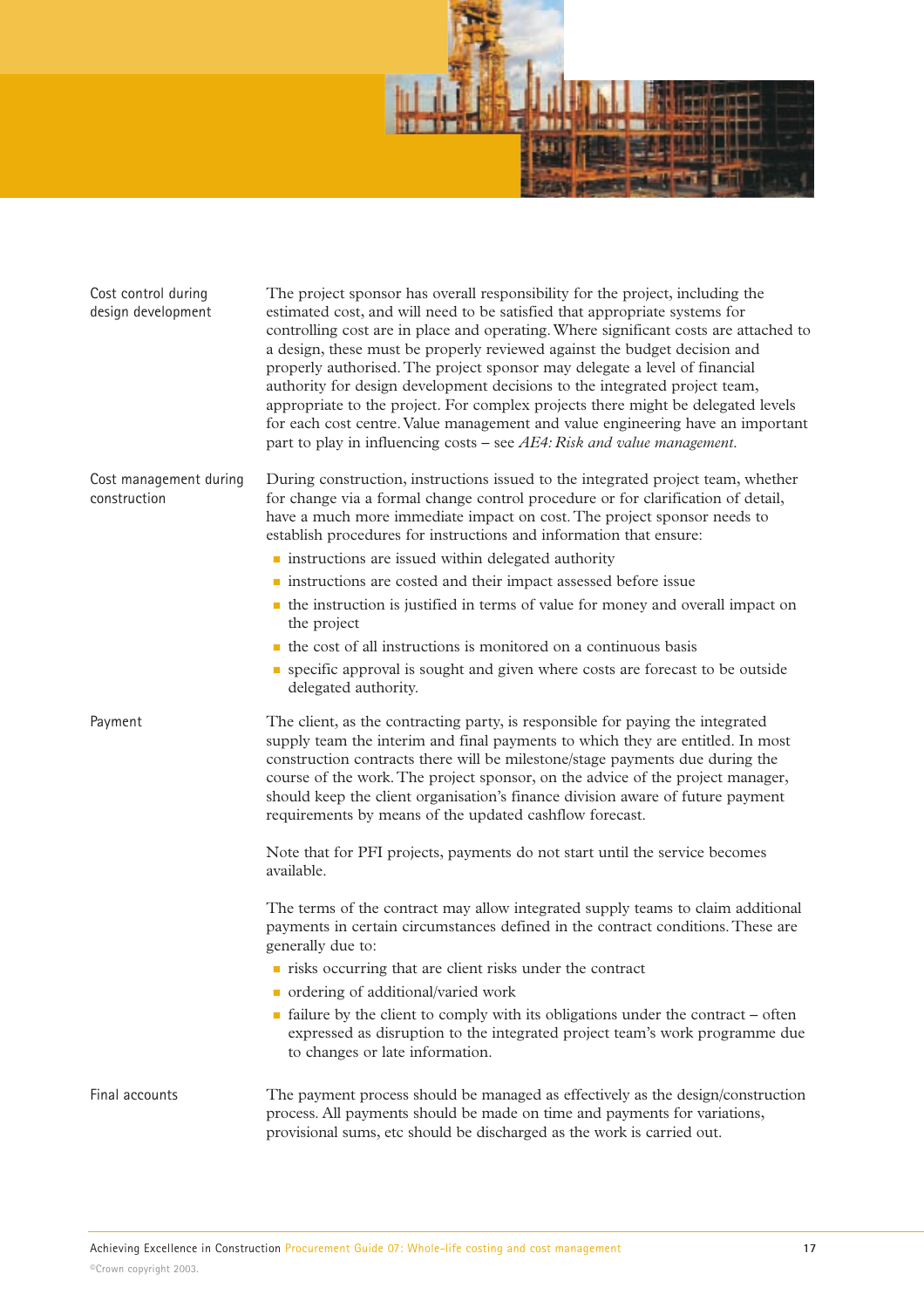### <span id="page-19-0"></span>**Annex A: BS ISO 15686 – service life planning of buildings and constructed assets**

Whole-life costing is covered by a British and International Standard: BS ISO 15686 – service life planning of buildings and constructed assets. Service life planning addresses the design of a structure or a building with a view to its operation through its whole life. It means looking at long-term performance and overall operating costs at the design stage and earlier, enabling the design to be tailored to meet clients' long-term needs.

This provides a methodology for whole-life costing of buildings and other structures. It is based on prediction rather than on past performance, where that is not available. Published as a full BS ISO in 2000, it was tested in the UK by the MoD on the Building Down Barriers project. This describes a procedure for service life predictions of individual building components. It is a prediction method, not based on past performance; primarily applicable for test and approvals laboratories. Published as a BS ISO in 2001. This is concerned with ensuring the effective implementation of service life planning. It gives a basis for internal reviews or for formal third-party audits. Published as a BS ISO in 2002. Part 4 is for use in conjunction with other parts of BS ISO 15686 when lifecycle costing is to be included in service life planning. Part 5 will deal with guidance on assessment of the lifecycle costs and maintenance planning of a building. Part 1 General principles Part 2 Service life prediction principles Part 3 Performance audits and reviews Parts 4 and 5 Life cycle costing (in preparation)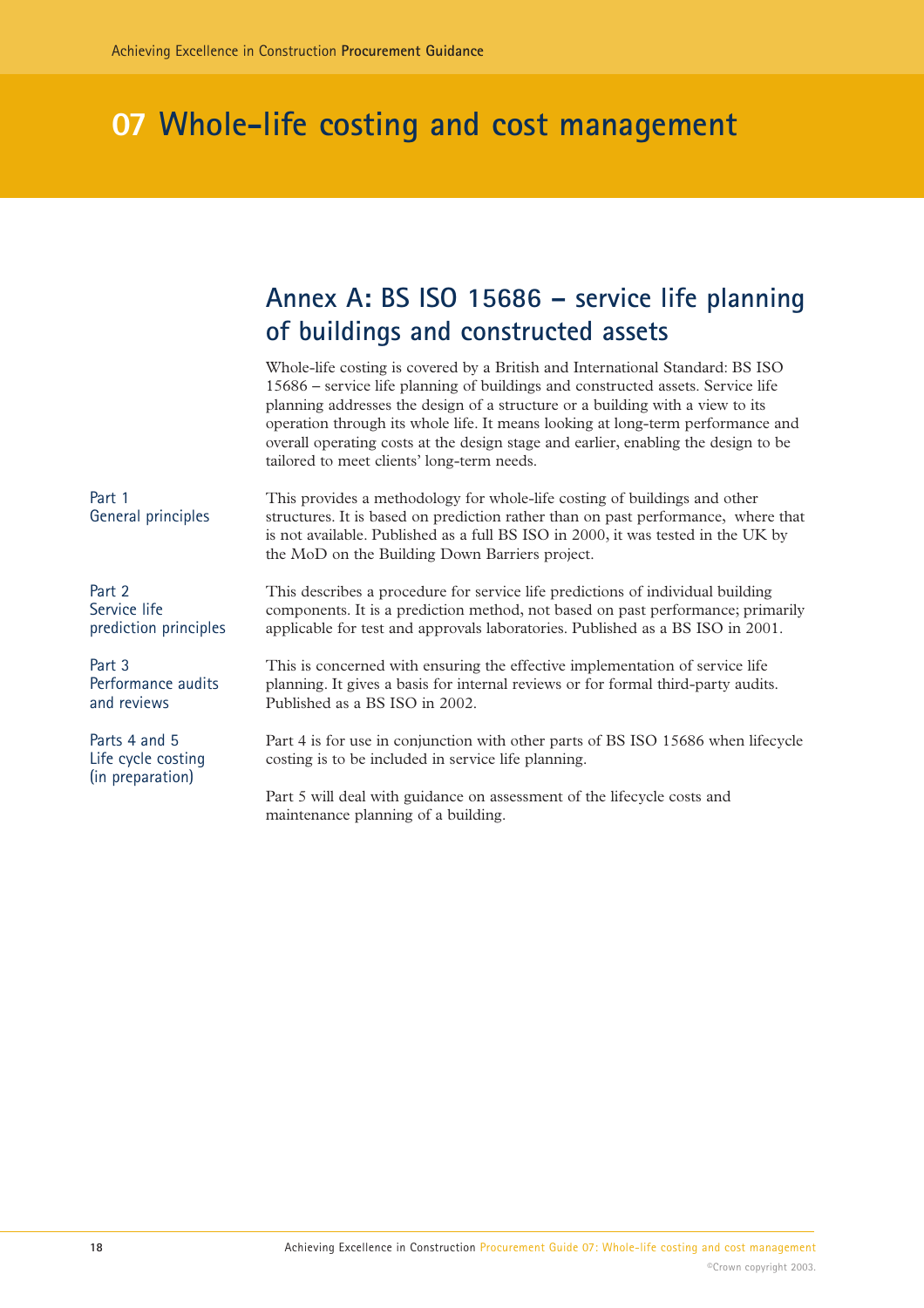



[Source: CIRIA]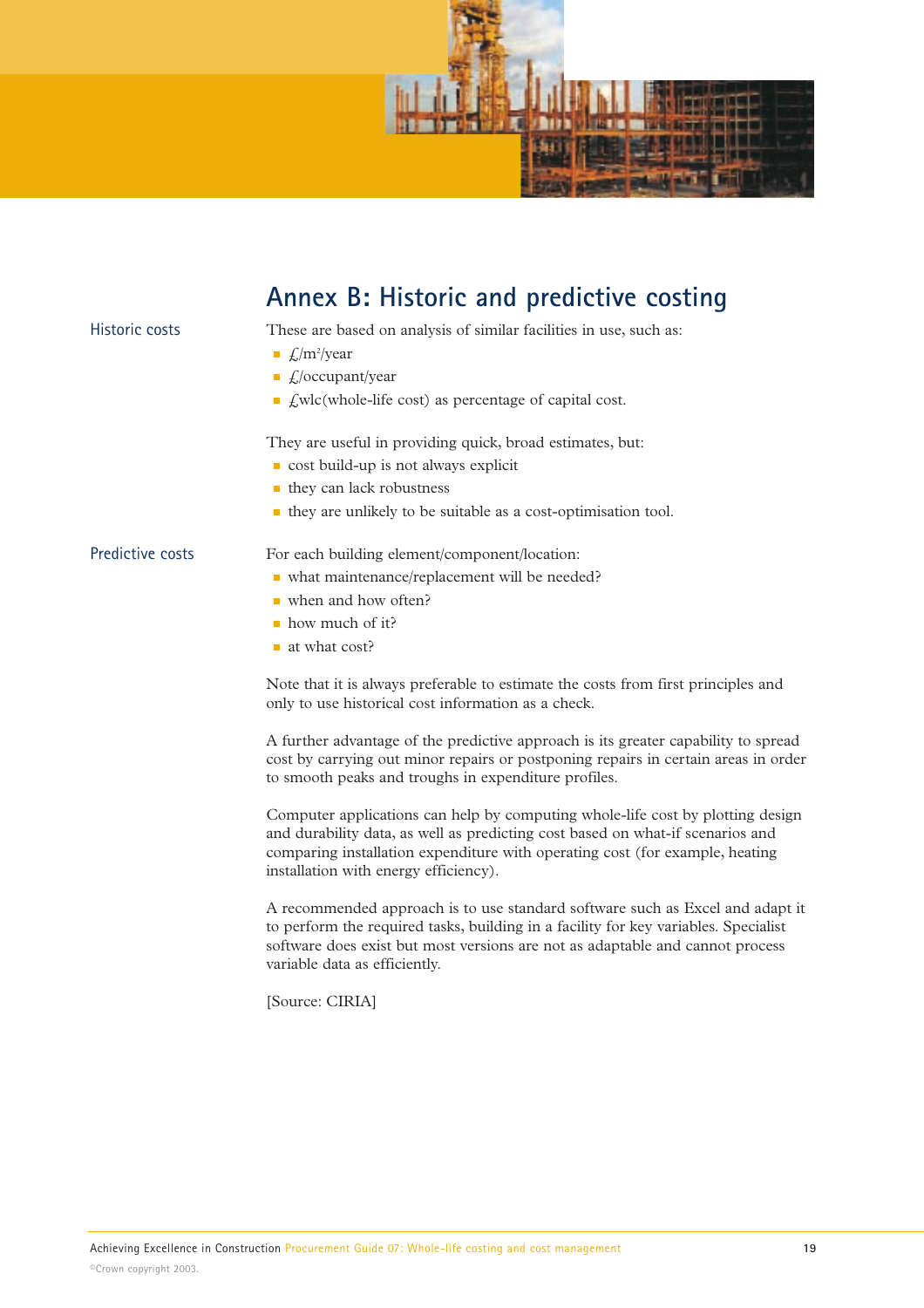### **Annex C: Sample set of elements**

As an example of elemental cost planning, BAA groups its elements as follows:

- **n** enabling works within building
- **substructure**
- **structure**
- **n** envelope
- **numieriors**
- **EXTER:** fittings and equipment
- **E** services
- **specialist services**
- **EXECUTE:** Services within tunnels
- **site works**
- **E** below ground structures
- **a** above ground structures
- **EXTER 2018 IN A 2018 WE ATTER STARK IN A 2018 CONCRUPTER AND READLIST EXAM** extending extendions and railtrack
- **airfields**
- **n** landscaping
- **E** external services
- **EXTER 2018 In External specialist services**
- preliminaries/general items
- **n** risk allowances.

Within each group there are a number of elements. The table below shows the elements that make up the first three groups. [Source: BAA]

| Group                          | <b>Elements</b>                                                                                                                                                                                     |
|--------------------------------|-----------------------------------------------------------------------------------------------------------------------------------------------------------------------------------------------------|
| Enabling works within building | Demolishing parts of buildings<br>Alterations<br>Other enabling works within building                                                                                                               |
| Substructure                   | <b>Strip foundations</b><br>Pad foundations<br><b>Piled foundations</b><br><b>Raft foundations</b><br><b>Basements</b><br>Structure within basements<br>Specialist foundations<br>Other foundations |
| <b>Structure</b>               | Frame<br><b>Upper floors</b><br>Stairs and ramps<br>Roof structure<br><b>Pits</b><br>Other structure                                                                                                |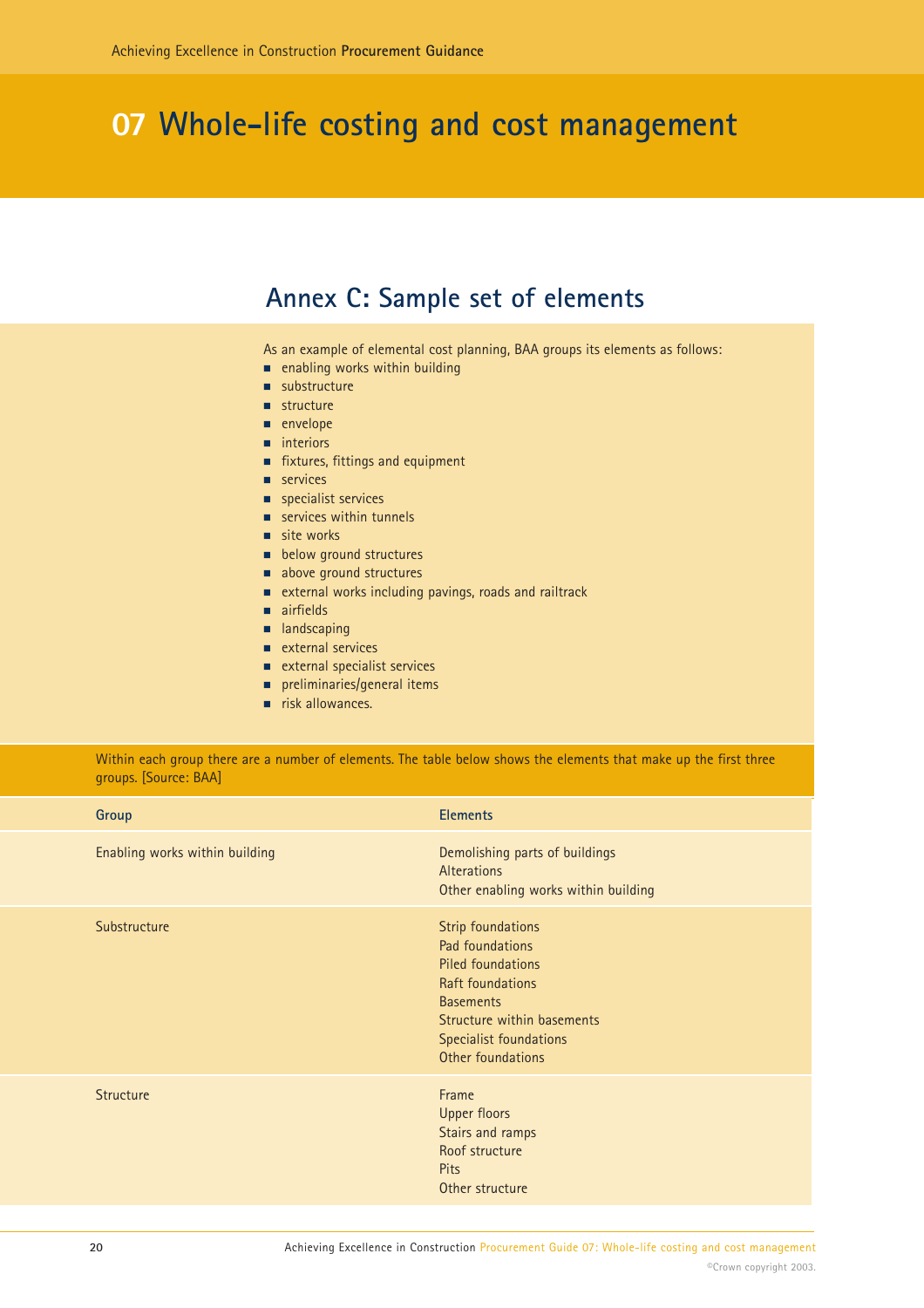<span id="page-22-0"></span>

### **Further information**

OGC's Successful Delivery Toolkit provides practical advice and guidance on all aspects of the project delivery lifecycle. It is available on the OGC website at www.ogc.gov.uk/ sdtoolkit and on CD-ROM – call the OGC Service Desk for a copy.

The Toolkit includes references to external sources of help and information, such as the NAO and HM Treasury.

HM Treasury's *Green Book, Economic Appraisal in Central Government*, is the overarching document and starting point for all investment decisions (available from HM Treasury website at www.hm-treasury.gov.uk and in the OGC Successful Delivery Toolkit). Advice on government procurement policy in the United Kingdom is provided in Procurement Policy Guidelines available in the OGC Toolkit.

The following documents and information sources are also relevant to whole-life costs:

- Whole Life Costing: A client's guide Confederation of Construction Clients (this is a key document that should be read in conjunction with this guidance – see www.clientsuccess.org.uk)
- Building Down Barriers: Handbook of supply chain management CIRIA (www.ciria.org.uk)
- **n** Achieving Sustainability in Construction Procurement: Sustainability Action Plan OGC
- Whole Life Costing: BRE Report 367 (www.bre.co.uk)
- Service Life Planning: Part 1 ISO 15686-1 (www.bsi-global.com)
- Whole Life Costing and lifecycle assessment for sustainable building design -BRE Digest 452
- Waste minimisation and recycling in construction: design manual SP134 CIRIA 1998
- HAPM Component Life Manual (provides data on insured lives of materials and components together with maintenance requirements and adjustment factor – see www.hapm.co.uk)
- **BS** 7543 Guide to durability of buildings and building elements, products and components (AMD 9854)
- **Building Maintenance Information Ltd (BMI produce publications of regularly** updated indices on building maintenance costs for different types of buildings – see www.bcis.co.uk/order/bmipub.html)
- Energy Efficiency Best Practice Programme provides impartial, authoritative information on energy efficiency techniques and technologies in industry and buildings (www.energy-efficiency.gov.uk)
- RICS Surveyors' Construction Handbook Part 2: Section 2 Life Cycle Costing (www.ricsbooks.com)
- HM Treasury Report, Mott MacDonald, 2002.